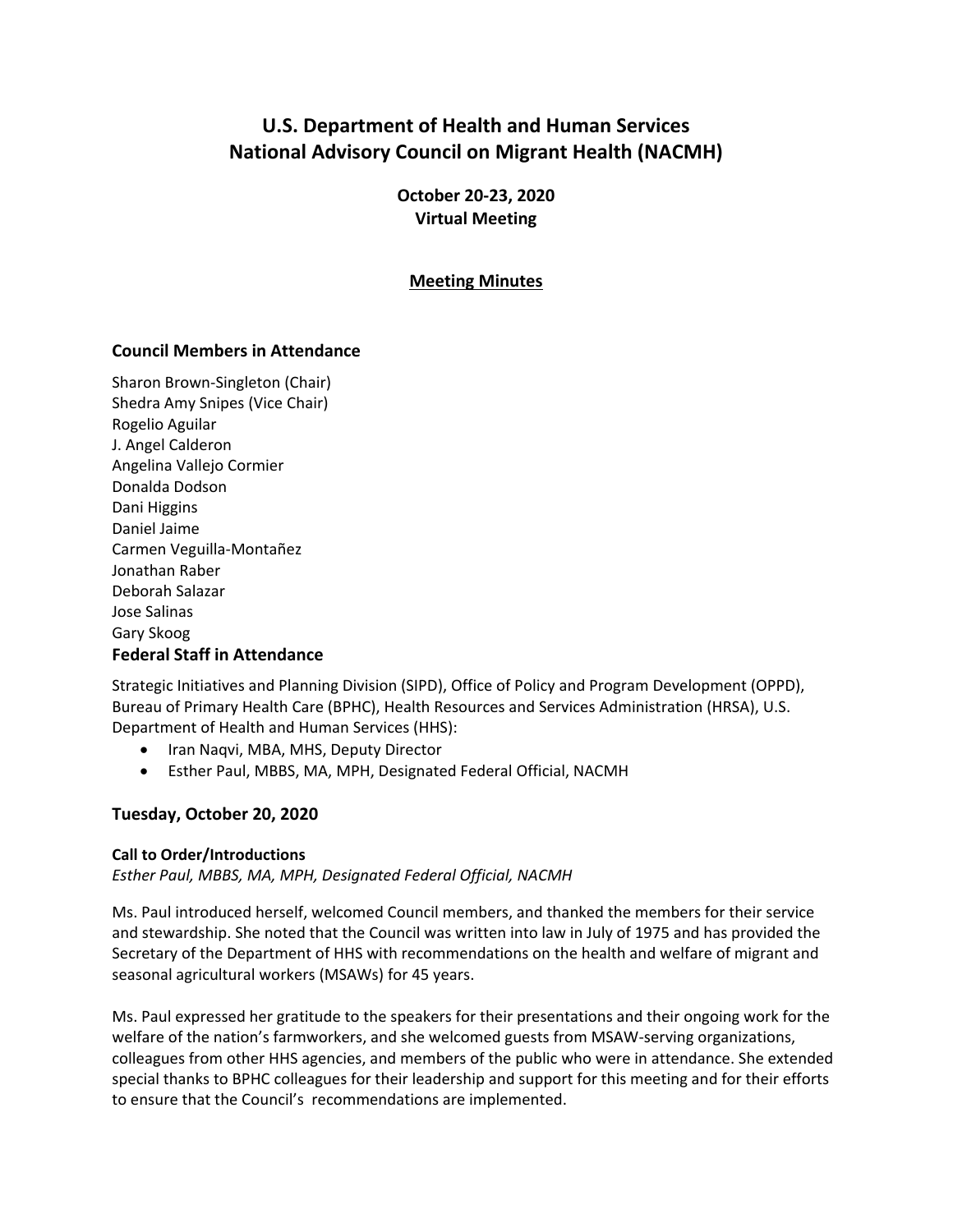Ms. Paul honored all who had lost their lives to the pandemic, their grieving families, and the healthcare workers who risk their lives daily.

Ms. Paul said the meeting was dedicated to recognizing and addressing the long-standing challenges to the health and welfare of MSAWs, especially as they continue to put food on our tables during the pandemic. The pandemic has unveiled and multiplied long-standing disparities that farmworkers and other vulnerable populations have suffered as a result of historic structural inequities. The Council would listen to presentations and testimonies, share their personal experiences, and make evidencebased recommendations to the Secretary.

Ms. Paul expressed her gratitude to Council members who were participating in the meeting in spite of having experienced grief, fatigue, personal loss, and other challenges. She noted that this would be the final meeting for Rogelio Aguilar, Daniel Jaime, and Gary Skoog, whose terms were expiring.

Ms. Paul called the meeting to order. She invited the Council to enter into the meeting with a determination to address persistent inequities and with a resolve to be hopeful, because only hope blazes a path forward.

#### **Welcome and Logistics Round Up**

*Iran Naqvi, MBA, MHS, Deputy Director, SIPD, OPPD, BPHC, HRSA, HHS*

Ms. Naqvi thanked Ms. Paul and acknowledged that the meeting was taking place in the midst of professional and personal challenges.

Ms. Naqvi commended the Council for submitting a recommendations letter to the Secretary focused on the challenges of COVID-19 for MSAWs, despite being unable to meet in person. She expressed her gratitude for Council members' individual and collective commitment to their mission.

Ms. Naqvi thanked Ms. Paul for her leadership in shifting the meeting to a virtual format, and she acknowledged the efforts of her colleagues and the logistics contractor to make that happen.

Ms. Naqvi thanked her colleagues at OPPD for their support and leadership. She closed by urging each Council member to be an integral voice during the meeting.

#### **NACMH Chair Opening Remarks**

*Sharon Brown-Singleton, MSM, LPN, Chair, NACMH*

Ms. Brown-Singleton thanked Ms. Paul, Ms. Naqvi, and BPHC staff for making this meeting possible and thanked Council members for their patience and commitment. She reviewed the Council's purpose and asked members to listen with intent to identify problems and potential solutions. She looked forward to a productive meeting and a team effort to make informed recommendations in a timely manner.

Ms. Brown-Singleton reviewed the agenda for the meeting and asked for a motion to approve it as presented. The motion was made by Ms. Dodson and carried by unanimous voice vote.

Ms. Brown-Singleton called for a motion to approve the minutes of the November 2019 meeting. The motion was made by Ms. Dodson and carried by unanimous voice vote.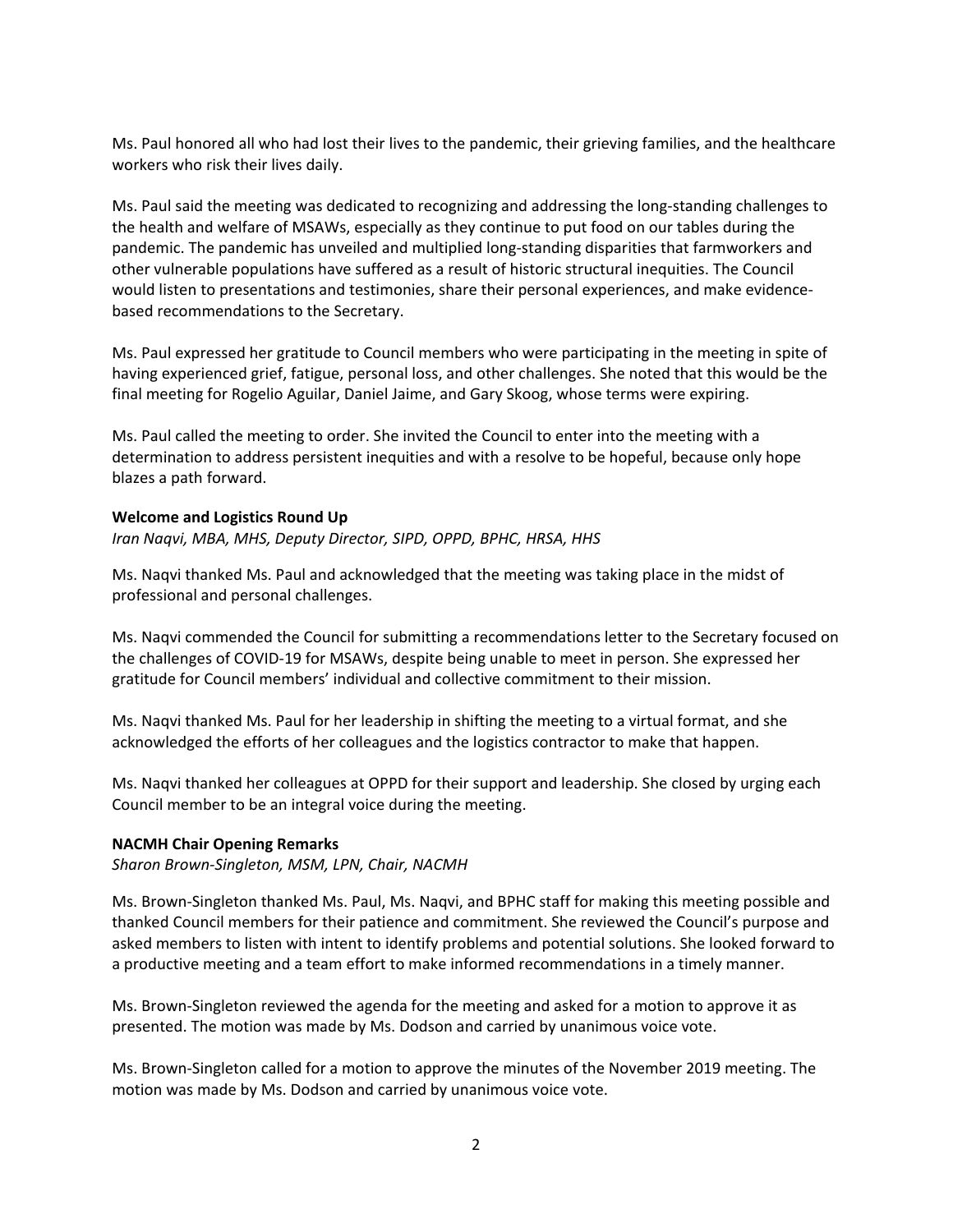#### **NACMH Introductions and Reflections**

#### *Council members*

Council members introduced themselves and provided updates on their personal and professional lives during this challenging year.

## **Federal Update**

*Jennifer Joseph, PhD, MSEd, Director, OPPD, BPHC, HRSA*

Dr. Joseph acknowledged the importance of the Council in these challenging and tumultuous times. She urged the Council to push HRSA to deliver fully on the promise of the health center program to ensure that MSAWs are not just protected but are able to thrive.

Dr. Joseph provided updates on the health center program, with a focus on COVID-19, program funding, health center data on services provided to MSAWs, and two new BPHC initiatives.

## COVID-19

BPHC is conducting weekly surveys to understand the contributions and needs of health centers related to the pandemic response. The vast majority of health centers have drive-up or walk-up testing capacity and provide test results in three days or less. Data on the number of patients tested, the number testing positive, and the proportion who are racial or ethnic minorities are updated weekly and posted on the BPHC website [\(https://bphc.hrsa.gov/emergency-response/coronavirus-health-center-data\)](https://bphc.hrsa.gov/emergency-response/coronavirus-health-center-data).

Survey data on health center operations and staff indicate that nearly all health centers have an adequate supply of personal protective equipment (PPE) for at least the next two weeks. The number of weekly visits compared to pre-COVID visits has increased over time, while the number of sites that are closed temporarily has decreased. The number of staff testing positive was around 500 the week ending October 9, 2020, and only about four percent of staff were unable to work that week.

The pandemic is transforming healthcare delivery and laying the groundwork for the future such as providing care via telehealth. Going forward, health centers will be important in ways that are yet to be discovered. Partnerships will be especially important for delivering vaccines to priority populations. HRSA would welcome the Council's input regarding what health centers should do to be prepared for that effort and to understand the perspective of MSAWs.

# COVID-19 Supplemental Funding

Health centers received \$2 billion in supplemental funding for COVID-19 response and testing, including \$365 million for migrant health centers (MHCs). To maximize the impact of those funds, additional resources were also provided to primary care associations (PCAs) that work at the state level, National Training and Technical Assistance Partners that support the work of health centers serving MSAWs, and health center controlled networks (HCCNs).

# COVID-19 Survey Data

Dr. Joseph provided survey data on MHCs and non-MHCs from April to September of this year:

• PPE: Health centers have made significant strides to improve their level of readiness. Ninetyfour percent of MHCs and 91 percent of non-MHCs reported having adequate PPE the week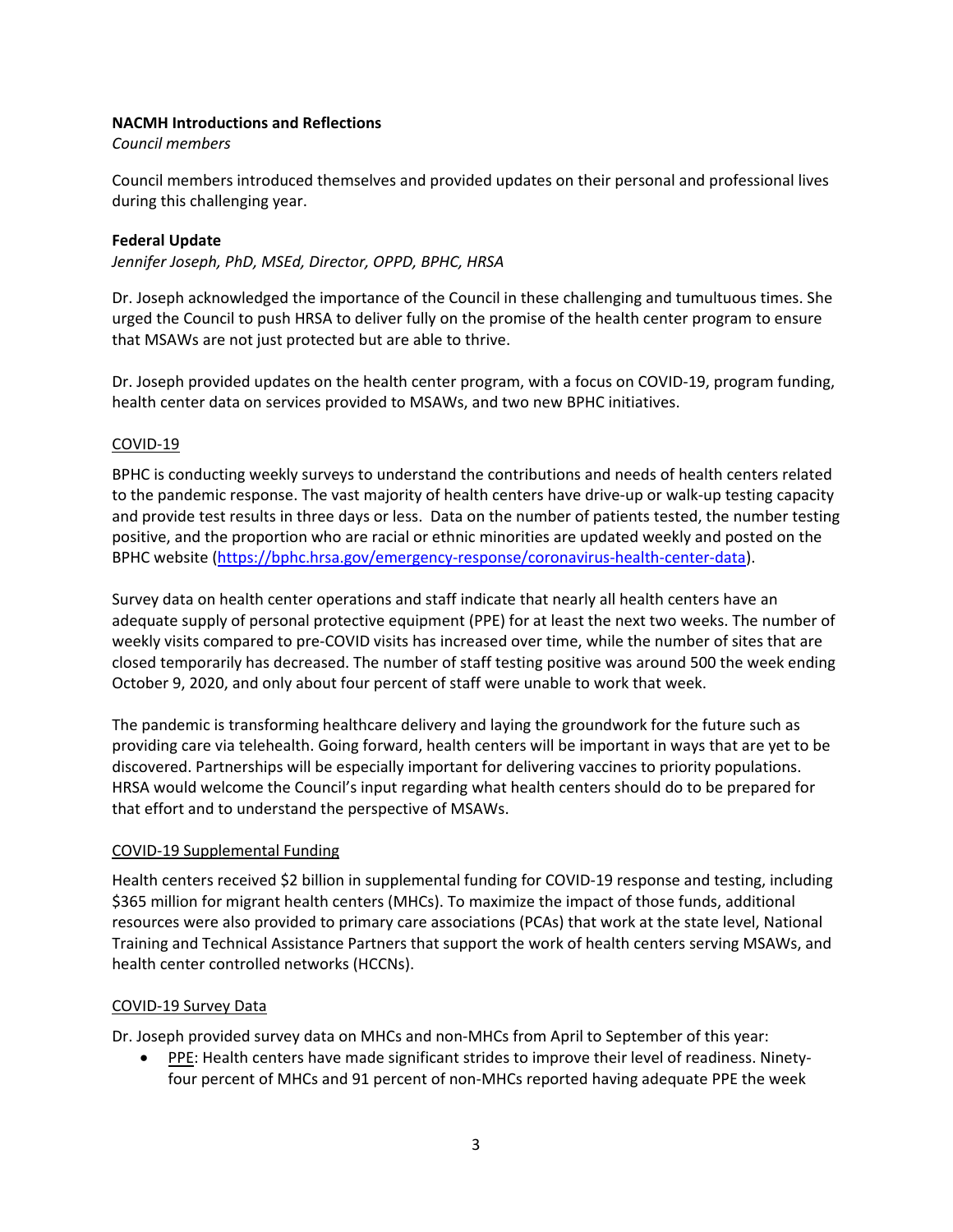ending August 28, 2020, compared to 70 percent and 73 percent, respectively, the week ending April 10, 2020.

- Testing capacity and drive/walk-up COVID-19 testing: MHCs consistently out-perform non-MHCs in these measures. The week ending April 10, 2020, 88 percent of MHCs had testing capacity and 56 percent had drive-up and walk-up testing, which increased to 99 percent and 82 percent, respectively, the week ending September 4, 2020. Comparatively, the non-MHC testing capacity was 81 percent, and drive-up and walk-up testing was 42 percent the week ending April 10, 2020 and 97 percent and 79 percent, respectively, the week ending September 4, 2020.
- Turn-around time for testing results and number of patients tested: The percentage of MHC patients receiving testing results within three days declined from 76 percent the week ending June 19, 2020 to just 19 percent the week ending July 17, 2020, presumably due to the fact that the number of patients tested jumped from about 34,000 to nearly 57,000 in the same period. By the week ending September 4, 2020, 78 percent of testing results were delivered within three days. Those trends were similar for non-MHCs.
- Staff testing positive: There is room for improvement in this area for both MHCs and non-MHCs.
- Number of weekly visits, percentage of visits conducted virtually, staff not able to work: By the week ending September 4, 2020, the number of patient visits at both MHCs and non-MHCs was around 81 percent, compared to the pre-COVID visits. About 47 percent of visits for all health centers were conducted virtually the week ending April 10, 2020; the rate declined to about 28 percent the week ending September 4, 2020, when health centers were operating with a more normal workforce capacity.
- Number of sites temporarily closed: Data in this area show positive trends, with both MHCs and non-MHCs gradually reopening over the course of the pandemic.

## Other New Funding for FY 2020

BPHC made the following awards in FY 2020:

- Primary Care HIV Prevention: \$54 million, 195 awards
- Quality Improvement Awards: \$117 million, 1,318 awards
- Capital Assistance for Disaster Response and Recovery Efforts: \$79 million, 165 awards.

#### FY 2021 President's Budget

The President's budget request includes \$5.7 billion for health centers, including \$1.7 billion in discretionary funding and \$4 billion in mandatory funding. Discretionary funding includes \$137 million for the second year of the Ending the HIV Epidemic Initiative, which remains a high priority for the administration, HRSA, and BPHC. The requested funding would increase the number of health centers providing HIV prevention services in the initiative's targeted geographic regions from 200 to 500. The discretionary budget also includes \$15 million for health centers that serve homeless populations.

The federal government is operating under a Continuing Resolution through December 11. BPHC is providing partial funding to health centers and will reassess the approach when additional information about the FY 2021 budget is available.

#### 2019 UDS Data

Utilization data for 2019 demonstrate the continued success of the health center program. Health centers increased access to care, improved delivery of comprehensive services, and advanced the quality of care.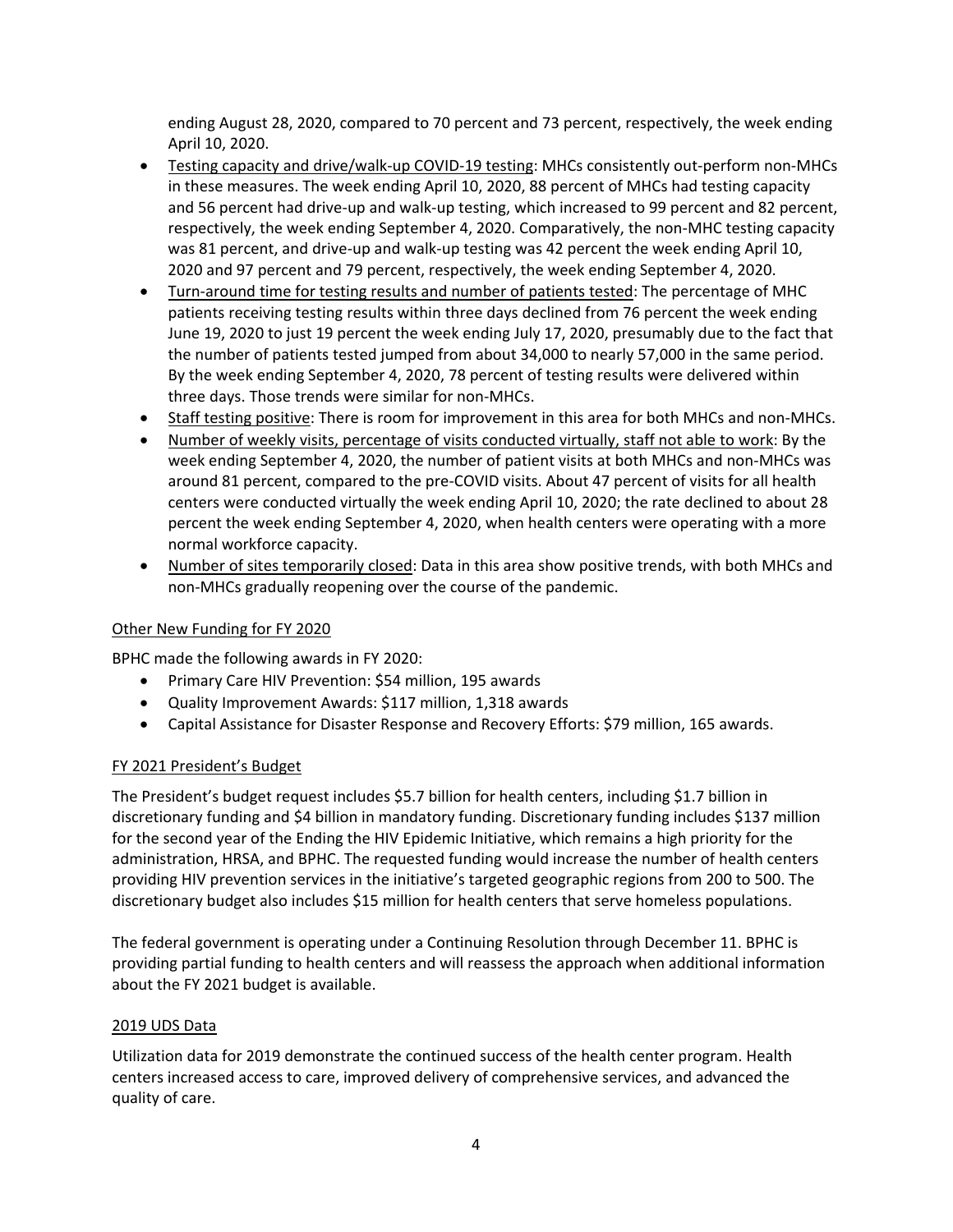The 2020 UDS will include additional data to capture the COVID-19 response.

Health centers served 29.8 million patients in 2019. For the first time, health centers served more than one million MSAWs. That milestone is the outcome of intentional strategic planning, systems changes, and relationship building on the part of MHCs and other health centers that serve MSAWs.

The number of MSAWs who received mental health and substance use services increased. In 2019, health center providers screened 11.5 million patients for depression. The number of health centers that provide medication-assisted treatment (MAT) increased by 70 percent since 2017, and the number of patients receiving MAT increased by 121 percent.

## Implementation of NACMH July 2020 Recommendations

The Council submitted recommendations in July 2020 in five areas: COVID-19 testing, support for MSAW-serving health centers, safe housing and childcare, H-2A workers' health and safety needs, and protections for MSAWs during the pandemic.

HRSA has taken steps to address two of the recommendations:

- Recommendation I COVID-19 Testing: HRSA established a working group that includes the Centers for Disease Control and Prevention (CDC), the National Institute for Occupational Safety and Health (NIOSH), the Department of Labor (DOL), and JBS International to develop COVID-19 questions for the 2021-2022 National Agricultural Workers Survey (NAWS).
- Recommendation IV Prioritize H-2A workers' health and safety needs: HRSA and DOL will conduct a feasibility study to assess inclusion of H-2A workers in NAWS interviews.

#### BPHC Reach

Over the last 18 months, BPHC has engaged in a quality improvement and transformation effort to enable the bureau to be resilient in the face of ongoing challenges and position the health center program for a bright future. The new performance framework is called BPHC Reach.

BPHC Reach has five goals and a set of core functions in each area:

- Best place to work: Organize operations and utilize staff expertise and knowledge. Develop and grow the next generation of leaders and staff.
- Compliance with program requirements: Develop program requirements and policies. Conduct compliance assessments.
- Successful implementation of grants: Develop Notices of Funding Opportunity (NOFOs) and award grants. Support implementation of grants.
- High-performing grantees: Collect data and report performance. Provide training and technical assistance (T/TA) to support grantee compliance and performance.
- Recognized leader in primary health care: Lead and participate in national dialogue on primary health care. Establish new strategic priorities and initiatives.

BPHC identified five transformations that are necessary to reach that desired future state:

- Optimize data and technology
- Streamline and enable compliance
- Advance health center quality and performance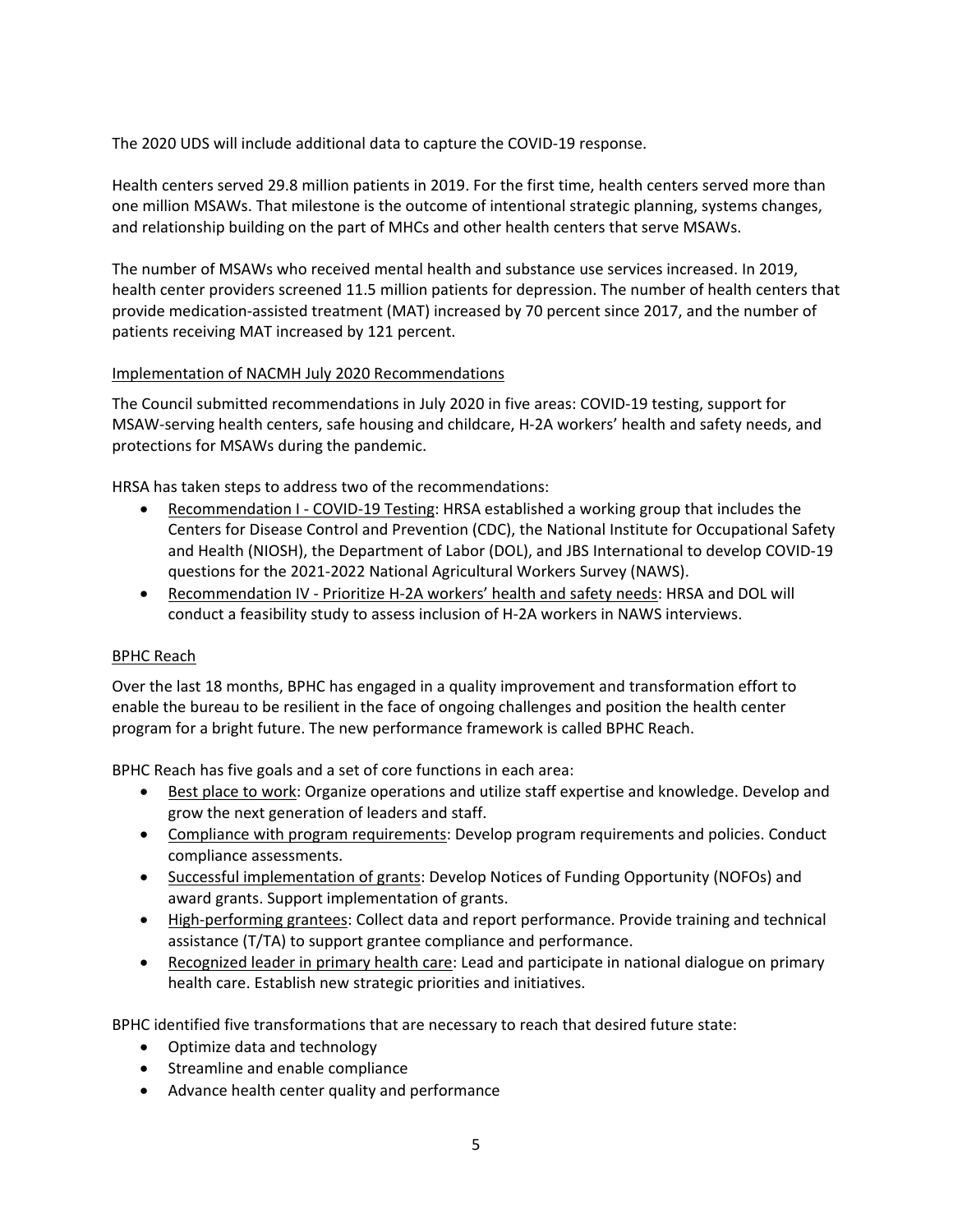- Develop and operating model
- Leverage the health center network.

#### Advancing Health Center Excellence

BPHC developed a new framework, Advancing Health Center Excellence, to take a more holistic view of performance. The framework aligns with HRSA's mission and is intended to provide a common understanding of what it takes to achieve clinical and operational excellence.

The framework has seven interconnected domains of performance:

- Access and affordability
- Patient experience
- Quality, patient care, and safety
- Population health and social determinants of health
- Financial sustainability
- Workforce
- Governance and management.

Health equity is at the center of the model and is paramount to the mission of the health center program. Each domain includes clear performance expectations that reflect what is required to achieve clinical outcomes and advance health equity.

There are four levels of maturity within each domain: Compliance-driven, Fundamental, Strategic, and Leading. Health centers can achieve different levels of maturity in different domains and can move up or down within each domain. The framework makes it clear that while compliance with program requirements is important, it is not enough to achieve the desired impact of the health center program.

The framework is intended to provide greater transparency and a common understanding of what compliance entails and how to achieve it. Performance expectations for all domains are clearly aligned with the program requirements set forth in the compliance manual for the health center program. The framework provides a clear definition of each performance expectation and detailed descriptions of how health centers can meet them.

The framework will be an important resource for BPHC, health centers, and strategic partners. BPHC can use it to inform focus areas for funding, incentivize progress in certain domains or priority areas, or target T/TA. BPHC plans to develop a dashboard to provide a quantitative understanding of the performance expectations. Health centers can use the framework for self-assessment, strategic planning, strengthening grant applications, informing new community partnerships, or informing T/TA needs. Strategic partners can use it to identify and prioritize T/TA needs for health centers.

#### Proposed Unmet Need Score 2.0

BPHC is revising the service area needs assessment methodology for its funding opportunities. The most recent New Access Point (NAP) competition included a quantitative measure of need that was based on Zip codes. This change eliminated the requirement for health centers to complete a complicated Need for Assistance worksheet and provided national measures to determine where the need for health center sites was most significant.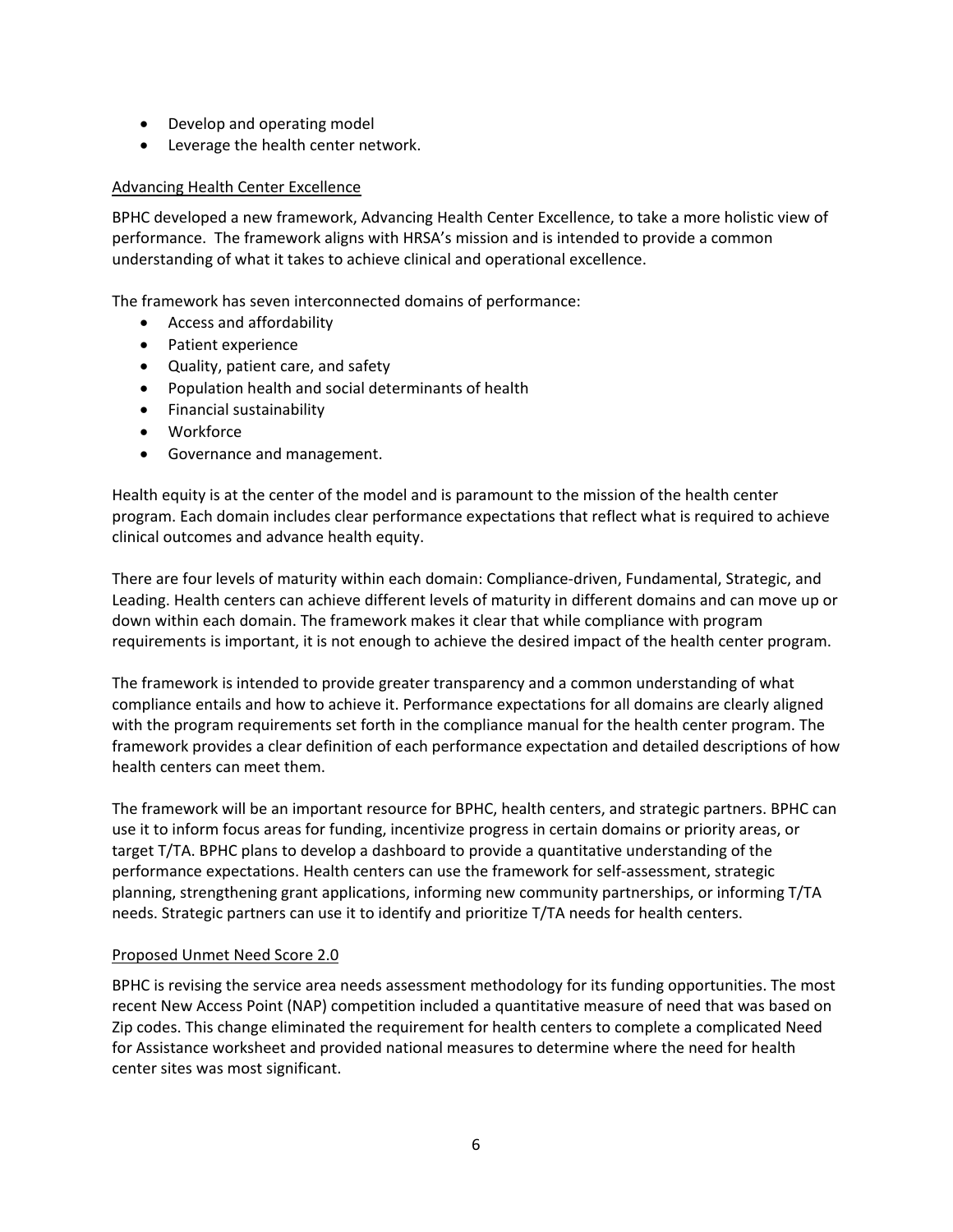BPHC will assess how this measure performed in the NAP competition and will revise it over time. They recently conducted a webinar that discussed the proposed changes in more detail.

## **National Association of Community Health Centers (NACHC) Update**

*Rachel A. Gonzales-Hanson, Senior Vice President for Western Operations, NACHC*

Ms. Gonzales-Hanson began by noting that the health center program began with a grant of \$198,317 to provide healthcare services to the migrant population. There are now more health center delivery sites in the U.S. than Walmart stores. Although the program has grown, its roots have always been in serving agricultural workers.

#### Capitol Hill in COVID-19 and Beyond

Health centers are operating under a continuing resolution that extends government funding until December 11, 2020. It includes mandatory funding for health centers, the National Health Service Corps (NHSC), and Teaching Health Centers Graduate Medical Education (THCGME). Negotiations were at a standstill at the time of this meeting.

Congress passed several stimulus funding packages in response to COVID-19:

- Package 1 provided \$100 million in supplemental funding for community health centers (CHCs) and flexibilities around "originating sites" for telehealth in the Medicare Prospective Payment System (PPS). It is important to make those flexibilities permanent.
- Package 2 increased the federal medical assistance percentage by 6.2 points; extended workforce protections, including paid family and medical leave; enhanced unemployment insurance; and increased funding for the Supplemental Nutrition Assistance Program (SNAP) and other food security programs. A recent mandate required healthcare organizations to provide paid leave for non-clinical staff.
- Package 3 (Coronavirus Aid, Relief, and Economic Security [CARES] Act) included \$1.32 billion in emergency supplemental funding for health centers, \$100 billion in grant funding to offset provider revenue losses due to COVID-19, and \$349 billion in fully-forgivable loans to support small businesses, including health centers with less than 500 employees. Health centers with more than 500 employees were not able to take advantage of the Paycheck Protection Program (PPP). Package 3 also included \$200 million to fund telehealth-related expenses.
- Package 3.5 extended the PPP.

The House and Senate passed separate bills in the last few months that would provide \$7.6 billion in COVID relief for CHCs. The Senate version would not extend that funding to look-alike health centers, and there were differences in other provisions. Both bills were in limbo at the time of this meeting.

Telehealth is a major focus, and NACHC is supporting three bills in the House. The bills do not address the need for broadband infrastructure in rural areas, but they would make the Medicare PPS fix permanent and remove the originating site restrictions.

The Senate is working on a bill that would provide additional funding for the NHSC and create an Emergency Service Corps for Surge Capacity. The NHSC plays an essential role in ensuring that the healthcare workforce is strong and prepared.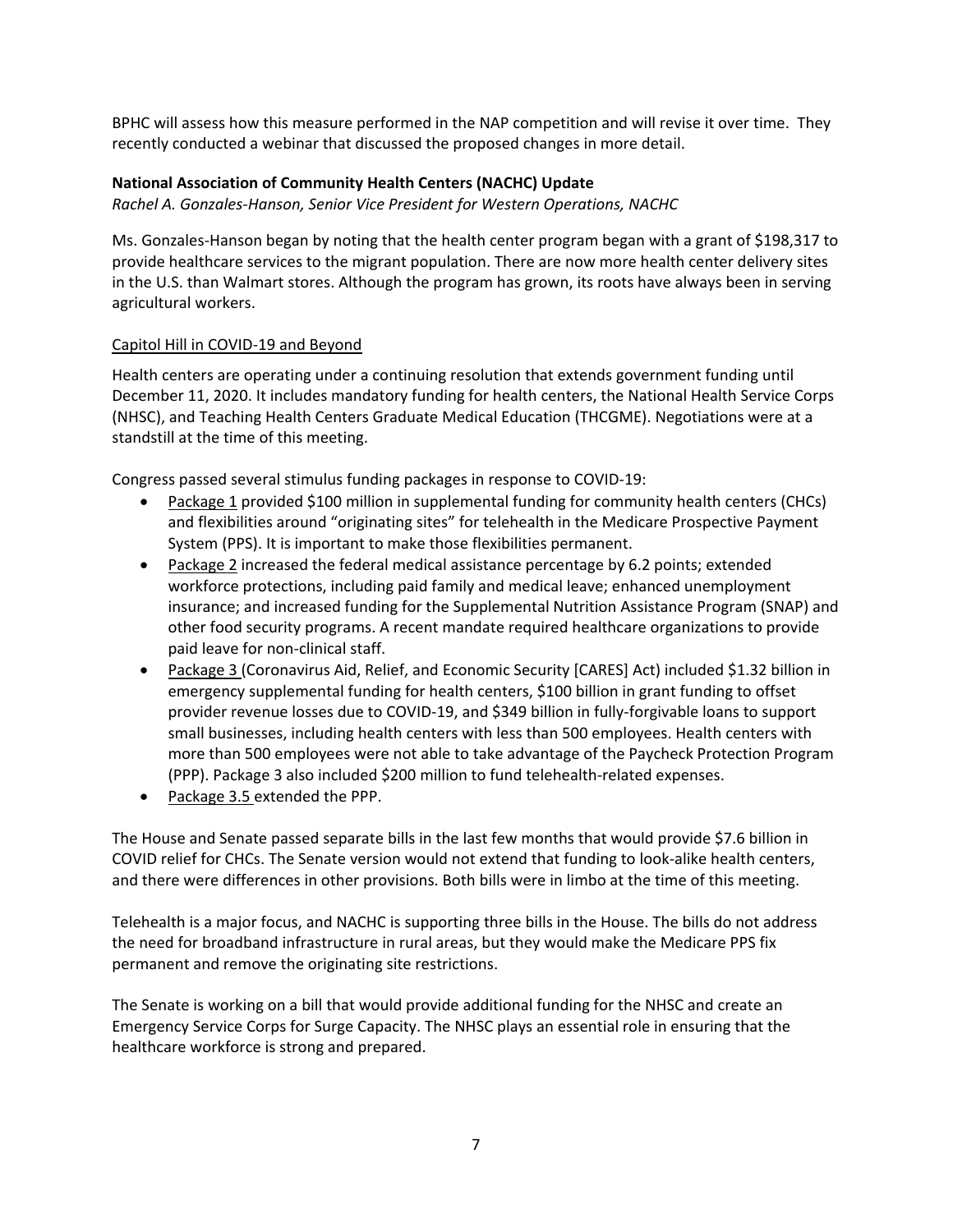#### Section 330 Health Center Grant Funding

Most MSAWs (87 percent) are served by Section 330G health centers, which receive mandatory and discretionary funding. Mandatory funding is provided through the Community Health Center Fund created by the Affordable Care Act in 2010. The Fund was originally authorized for five years, but it has been extended twice in two-year increments. The initial deadline for extending the authorization was more than a year ago. Mandatory funding is currently \$4 billion per year (FY 2019 budget).

Annual discretionary appropriations were the only source of federal grant funding for health centers prior to 2010. Discretionary funding is currently \$1.63 billion per year (FY 2020).

Health centers need both pools of money to maintain current operations and continue to grow.

#### Workforce Program Funding Extensions

The NHSC and THCGME are critical workforce programs for health centers. The NHSC supports clinicians in underserved areas through loan repayment and scholarships. Sixty percent of those clinicians practice in health centers.

THCGME brings residency training for physicians and dentists into community-based settings, including rural and medically underserved areas. The program has been growing in recent years. Health centers cannot achieve health equity unless they have more clinicians who represent underserved areas and communities of color.

The CARES Act extended mandatory funding for these programs until November 30, 2020.

#### Surprise Billing

A White House report released in late July supported Congressional proposals. There might be some momentum to reach an agreement, but negotiations were on hold at the time of this meeting.

#### Health Center Request for the Fourth COVID-19 Funding Package

The pandemic catapulted health centers into the future. The next COVID-19 stimulus package must provide sufficient funding to ensure that they can thrive and prepare for the future. Health centers need infrastructure investments for telehealth and computer systems so they can continue to lead.

NACHC is advocating for the next stimulus package to include \$7.6 billion over six months for immediate coronavirus response needs; \$41.9 billion for five years for the five-year reauthorization of the CHC Fund; \$7.8 billion for five years to extend and expand THCGME and NHSC programs; \$20 billion over five years for infrastructure investments; extension of Medicare telehealth flexibilities and payment parity; and protection of the 340B program.

NACHC is also advocating for including health center look-alikes in the emergency COVID-19 relief funds; extending the PPP to health centers with over 500 employees; and investing in the NHSC and Nurse Corps alongside the creation of the Emergency Service Corps for Surge Capacity.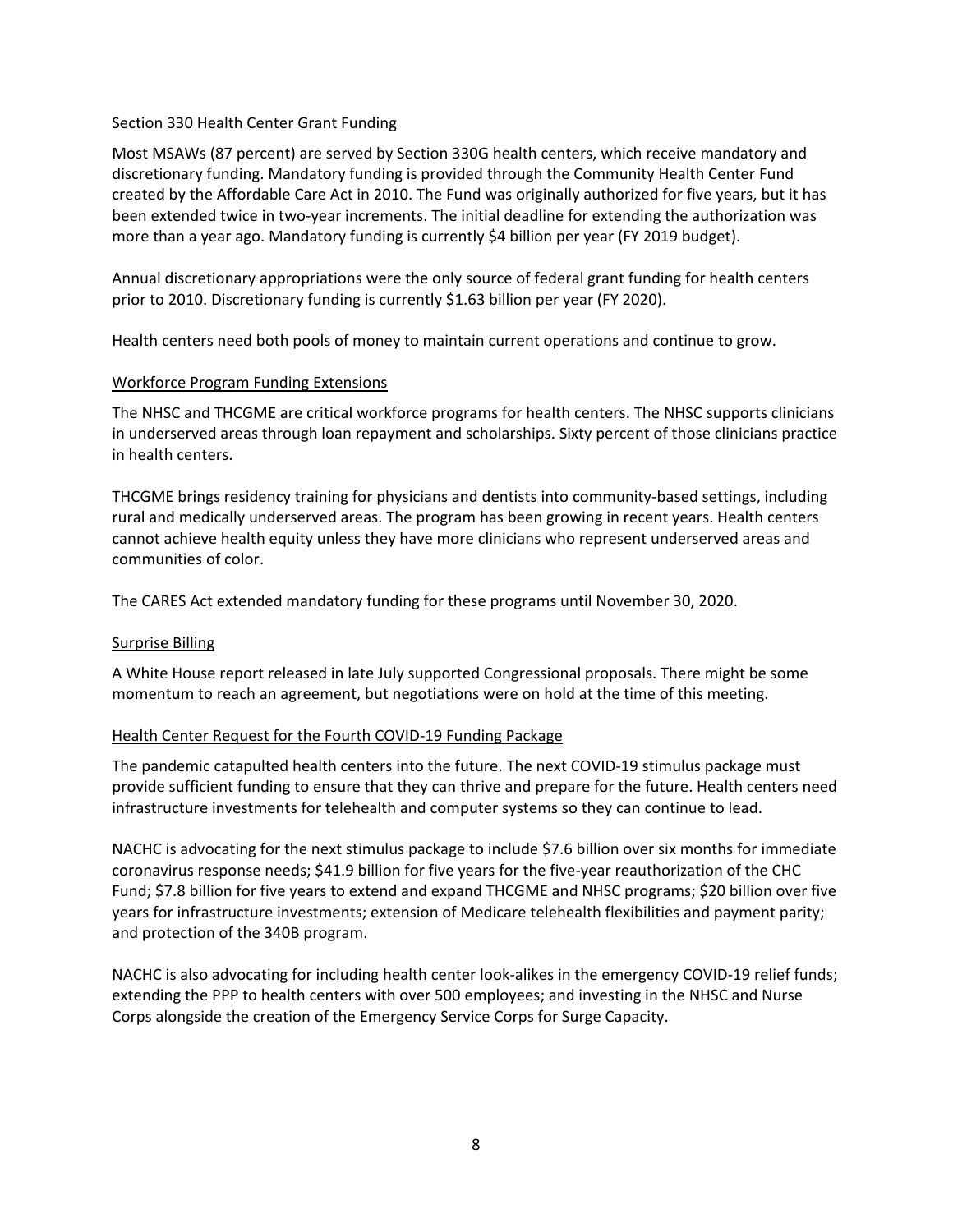#### 340B Program

The 340B program makes it possible for health center patients to afford their medications. Health centers use savings from the program to provide more services for patients. Congress is considering a bill that would limit payment for drugs dispensed under Medicaid managed care plans.

NACHC is working with 340B provider groups to develop alternative language that would require Medicaid managed care plans to reimburse for drugs purchased under 340B at the same rate that they reimburse for non-340B drugs and would prohibit states from carving out Medicaid managed care from their 340B programs.

NACHC is urging health center patients and providers to contact their members of Congress regarding the importance of the 340B program and the need to revise the proposed bill.

#### Social Justice and CHCs

The health center model speaks to social justice. The program began when Robert Kennedy had a conversation with Cesar Chavez and Dolores Huerta about the need for affordable health care for agricultural workers. The health center program is focused on ensuring that people from disenfranchised groups can get the care they need.

Many health center patients are from Black, Indigenous, or other communities of color. NACHC is supporting the George Floyd Justice in Policing Act of 2020 that includes important provisions to address police misconduct.

The current climate is an opportunity to highlight how health centers have stepped up to do the right thing in their communities. For example, the White Bird clinic in Oregon developed a mobile crisis intervention program called CAHOOTS (Crisis Assistance Helping Out on the Streets). The CAHOOTS Act introduced by Senator Wyden of Oregon would provide \$25 million in Medicaid grants to implement emergency mobile response and enhanced Medicaid funding for individuals who need emergency mental health or treatment for substance use disorder.

#### What to Expect in the Coming Months

When Congress returns from recess in mid-November, NACHC will focus on ensuring consistent and reliable funding for CHCs, the NHSC, and the THCGME program beyond November 30. The prospect for this and other issues will depend upon the outcome of the elections.

#### AgWorker Access Campaign

The AgWorker Access campaign is a national initiative to increase access to quality health care for America's agricultural workers and their families, with a goal of serving two million agricultural workers and their families in CHCs and MCHs.

Health centers reached the milestone of serving one million agricultural workers in 2019. That achievement is a tribute to a partnership that extends beyond health centers to include other programs and agencies. The campaign is building relationships with State Monitor Advocates, farm bureaus, and growers. Growers support the campaign because it will help build a healthier workforce. Others support the campaign because it will build a healthier nation.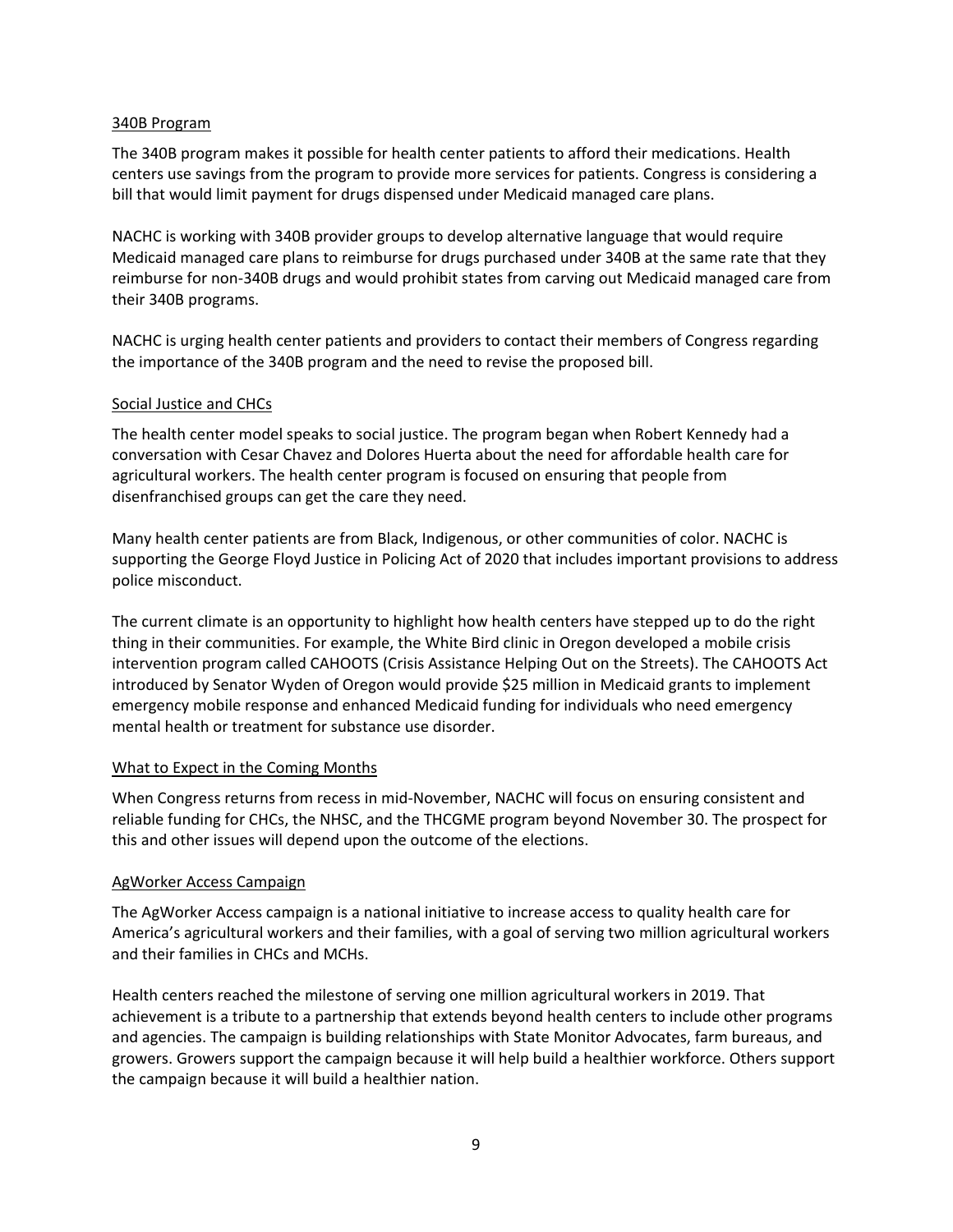The AgWorker Access task force developed strategies in four priority areas: promising practices, community partnerships, distribution strategies, and legislative policy.

The National Center for Farmworker Health (NCFH) developed an excellent graphic showing how the various stakeholders and components of the campaign fit together.

At the end of the day, everyone is working to get to the same place, which is to support agricultural workers and their families. The Council is an integral part of that effort.

#### **Discussion**

Ms. Brown-Singleton asked if the charts Dr. Joseph presented included data from migrant voucher programs.

• Dr. Joseph said that was the case.

Ms. Brown-Singleton referenced the flexibility for health centers to bill as originating sites for telehealth services and asked if Dr. Joseph had data on telehealth visits for MSAWs.

• Dr. Joseph said that BPHC could look at the weekly surveys and UDS data for this year to get an understanding of MHCs' use of telehealth technology. There is strong anecdotal evidence that the flexibility made a significant difference in health centers' ability to use telehealth. There is also a new appreciation of the importance of reimbursement for telephonic visits in addition to video-based visits.

Mr. Skoog asked Ms. Gonzales-Hanson how proposed changes to the 340B program would benefit pharmaceutical companies.

- Ms. Gonzales-Hanson said the proposed changes would be detrimental to health center patients and the health sector because it would be more expensive for health centers to purchase medications. The current focus is on pharmacies that provide prescriptions under contract with a health center, but NACHC expects that the bill would also impact health centers that have inhouse pharmacies. Some lawsuits have been filed, and NACHC will probably file a lawsuit asking HRSA to hold the pharmaceutical industry accountable. NACHC has heard from health centers and PCAs across the country and is taking this issue very seriously. Some legislators understand that health centers need to be able to take advantage of the savings.
- Skoog asked if the proposed changes would influence a health center's decision to have their own pharmacy.
- Ms. Gonzales-Hanson said she would advise health centers to keep their pharmacy services inhouse if possible.

Ms. Vallejo Cormier said this seems to be the ideal time to make a concerted effort to get permanent funding for health centers and asked who would lead that charge.

• Ms. Gonzales-Hanson said NACHC is urging its members and health center advocates to raise their voices, because Congress listens to constituents. It will take a major campaign with a coherent message and a coordinated approach. This is a good time for that effort. Vulnerable populations have relied on health centers during the pandemic because they trust them.

Dr. Snipes asked what led to the increase in the number of MSAW patients served in 2019.

• Ms. Gonzales-Hanson cited two factors: training of frontline staff to identify agricultural workers so health centers can take credit for what they are already doing, and partnerships and outreach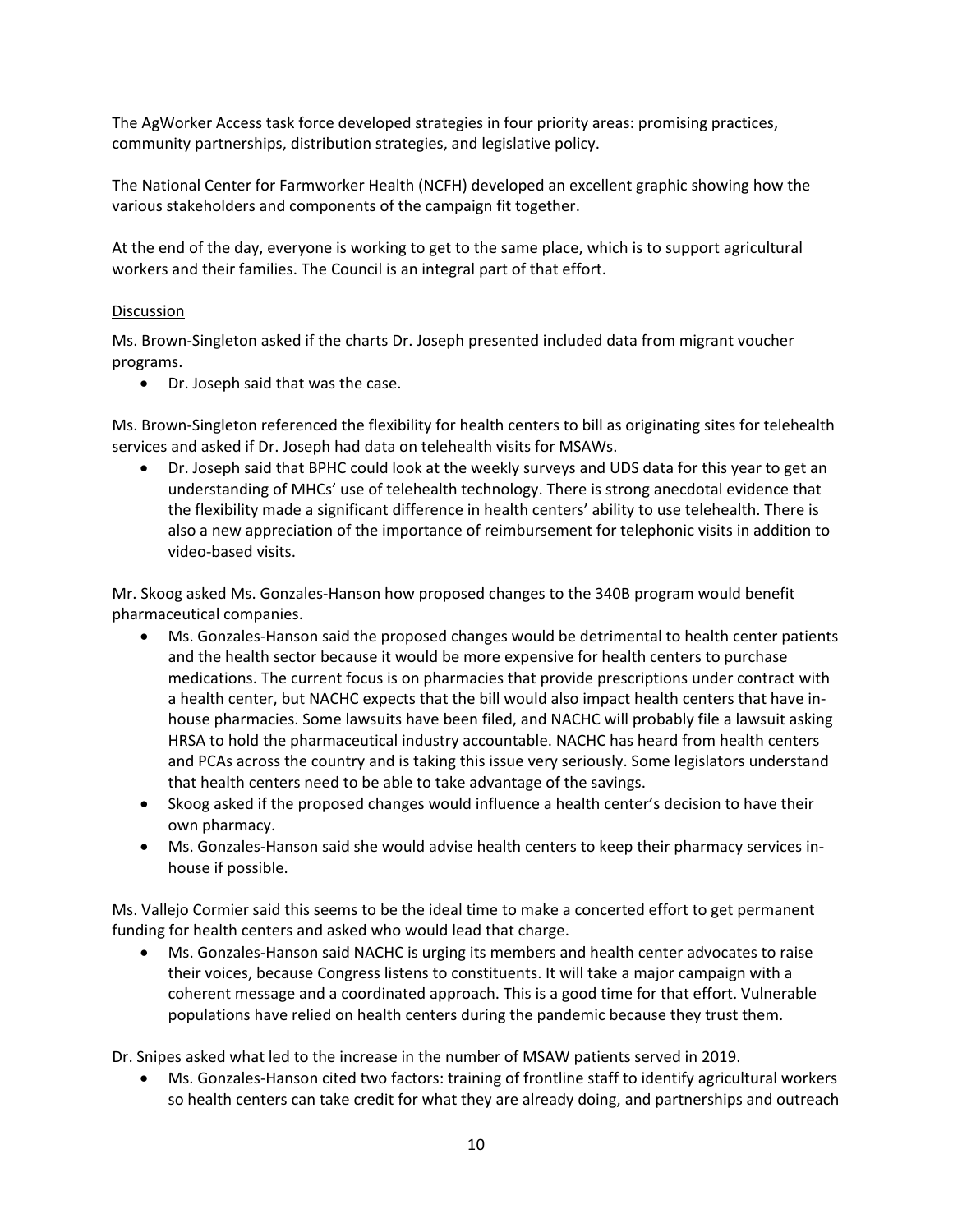to let MSAWs know about the health centers. She noted that the Migrant and Seasonal Head Start (MSHS) program developed a mobile app that to locate the closest health center.

## **Panel Presentation: Impact of the COVID-19 Pandemic on MSAW, and Designing a National Data Strategy for Injury Prevention and Control to Restructure MSAW Care**

*Amy K. Liebman, MPA, Director of Environmental and Occupational Health, Migrant Clinicians Network (MCN) Dr. Laszlo Madaras, Chief Medical Officer, MCN* 

*Alan Mitchell, Executive Director, HealthEfficient, Health Center Controlled Network*

## Overview of MCN

Dr. Madaras provided an overview of MCN's services and noted that its mission is "To be a force for health justice for the mobile poor."

MCN's Health Network was created by health center clinicians nearly 30 years ago to provide continuity of care for mobile patients with diseases such as HIV, diabetes, and tuberculosis. The program is based in Austin, Texas, with offices in Salisbury, Maryland; Greencastle, Pennsylvania; Clinton, New York; Chico, California; and McAllen, Texas. They have worked in Puerto Rico since Hurricane Maria.

MCN has more than 10,000 constituents, including health educators, nurses, primary care providers, dentists, social workers, community health workers (CHWs), outreach workers, and medical assistants. They work with clinicians, federally funded MHCs and CHCs, state and local health departments, MSAWs, and mobile poor immigrants.

The MCN Health Network is a system for care management, referral tracking, and follow-up for patients who are on the move, both nationally and internationally. It offers toll-free access, expert and culturally competent staff, storage and transfer of medical records, health education, patient care, and coordinated services. The ability to transfer medical records eliminates repetitive services

The Health Network was created to provide care management for patients with tuberculosis (TB) and was originally called TBNet. It now offers care management for diabetes, cancer, HIV, prenatal care, and general health, including COVID. The network has more than 12,000 enrollments and works with 2,951 clinics in the U.S. and over 114 countries. It provides a bridge between patients and their providers, resulting in fewer patients lost to follow up and more patients who complete or continue treatment.

#### Protecting Agricultural Workers from COVID-19 through Testing and Post-Test Support

MCN hosted a series of webinars and learning sessions to help frontline clinicians address the challenges of the pandemic. The webinars are available in English and Spanish on the MCN website [\(https://www.migrantclinician.org/archived-webinars.html\)](https://www.migrantclinician.org/archived-webinars.html).

Separating people is a guiding principle of good epidemiology in the face of a pandemic, but many MSAWs live in crowded housing. To control the pandemic, it is important to offer separate housing for MSAWs who have tested positive and are sick, those who are in isolation because they were exposed, and those who have tested negative or show signs that they are not sick after a certain number of days.

MCN developed a set of principles to help farm owners prepare for testing agricultural workers and protecting them from COVID-19:

• Test workers upon arrival and prior to exposure to the current work crew.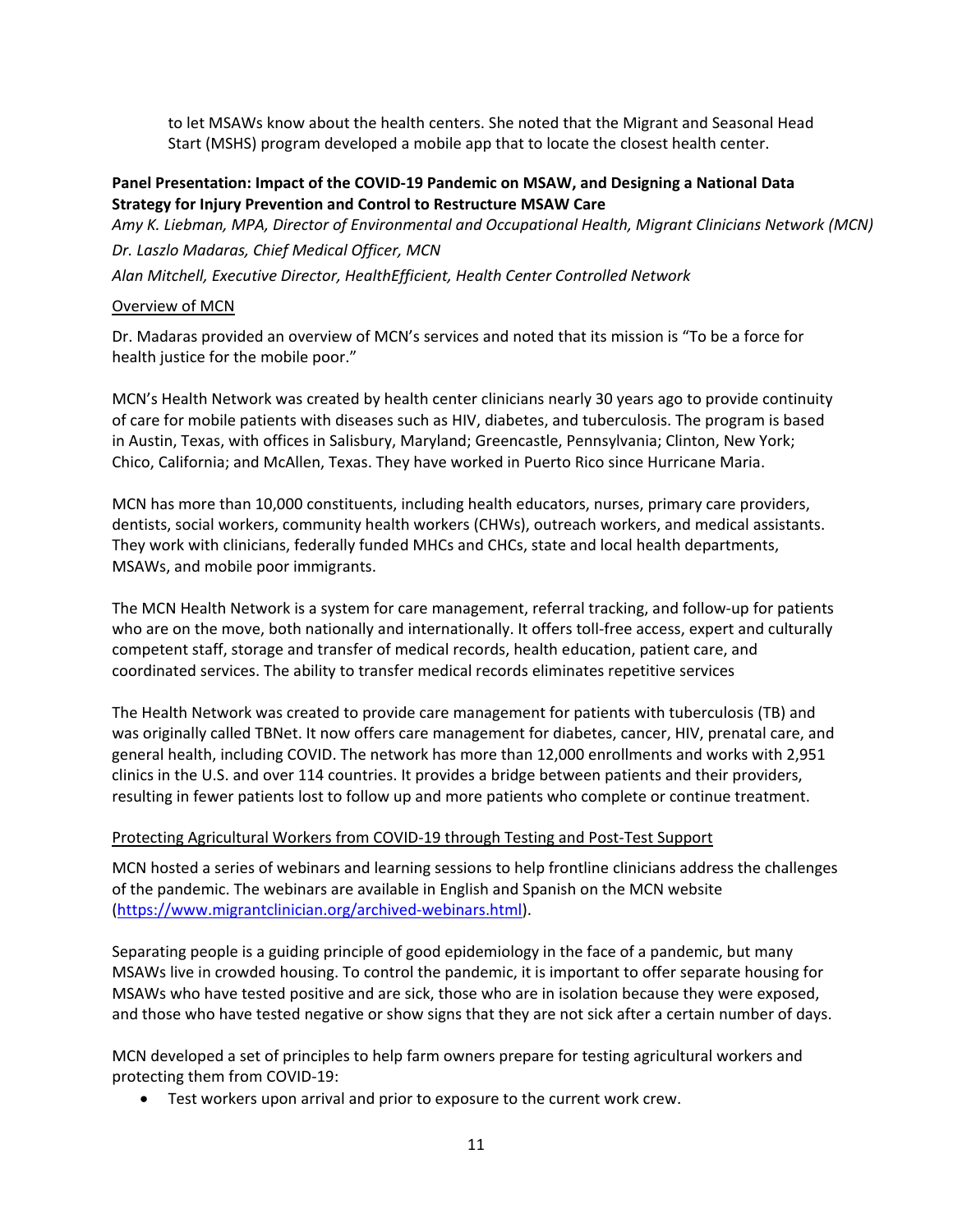- Contact authorities to encourage the acquisition of tests that will provide results within 48 to 72 hours.
- Connect with a local CHC or agricultural worker advocacy organization to secure resources and support to prepare for and conduct testing for agricultural workers.
- Provide separate housing with kitchen and bathroom facilities that are not shared with others. Providing housing is an essential part of testing.
- Provide food for COVID-19 positive workers and families in isolation. Contact organizations in the community that can provide food support.
- Provide workers with a medical care plan.
- Provide wage relief and return-to-work policies so workers are not reluctant to speak up about symptoms or get tested.
- Develop partnerships with a CHC or MSAW advocates to develop trainings and resources before testing begins.

MCN developed a detailed algorithm that integrates these principles with a series of questions for farmers.

#### Vaccine Campaign

COVID vaccine development is at the starting line, not the finish line. Vaccines need to be thoroughly tested before they are distributed to the public.

Dr. Madaras offered the following recommendations:

- National evidence-based testing with long-term funding
- A national, equitable, and well-funded vaccine strategy
- Vaccinations for other pulmonary conditions, such as flu and pneumonia, and tetanus boosters that include pertussis vaccine
- Internet hotspots where farmworkers can access telemedicine
- Explore the use of dogs that can detect COVID-19.

#### Farmworker Health and Safety During COVID-19

Ms. Liebman discussed challenges to MSAW health and safety during COVID-19 and reviewed potential policy and regulatory recommendations.

Farmworkers have been deemed "essential" workers, along with meat, chicken, and seafood processors and dairy workers. These essential workers have borne the brunt of some of the most challenging outcomes of the pandemic. They are largely Black, indigenous, Latinx, immigrants, and other people of color who are affected disproportionately by COVID-19. It is critical to understand the link between racial and ethnic health disparities and the type of work these individuals do. MSAWs and other essential workers do not have the option of working from home.

Surveillance data are essential to determine the link between the farmworker population and the extent of the pandemic. Purdue University estimated that at least 150,000 farmworkers have been infected with COVID-19. Another study in pre-publication found that rural counties with more non-English speaking households and more farmworkers had significantly higher levels of mortality, as did counties with higher levels of poverty and more residents over the age of 65.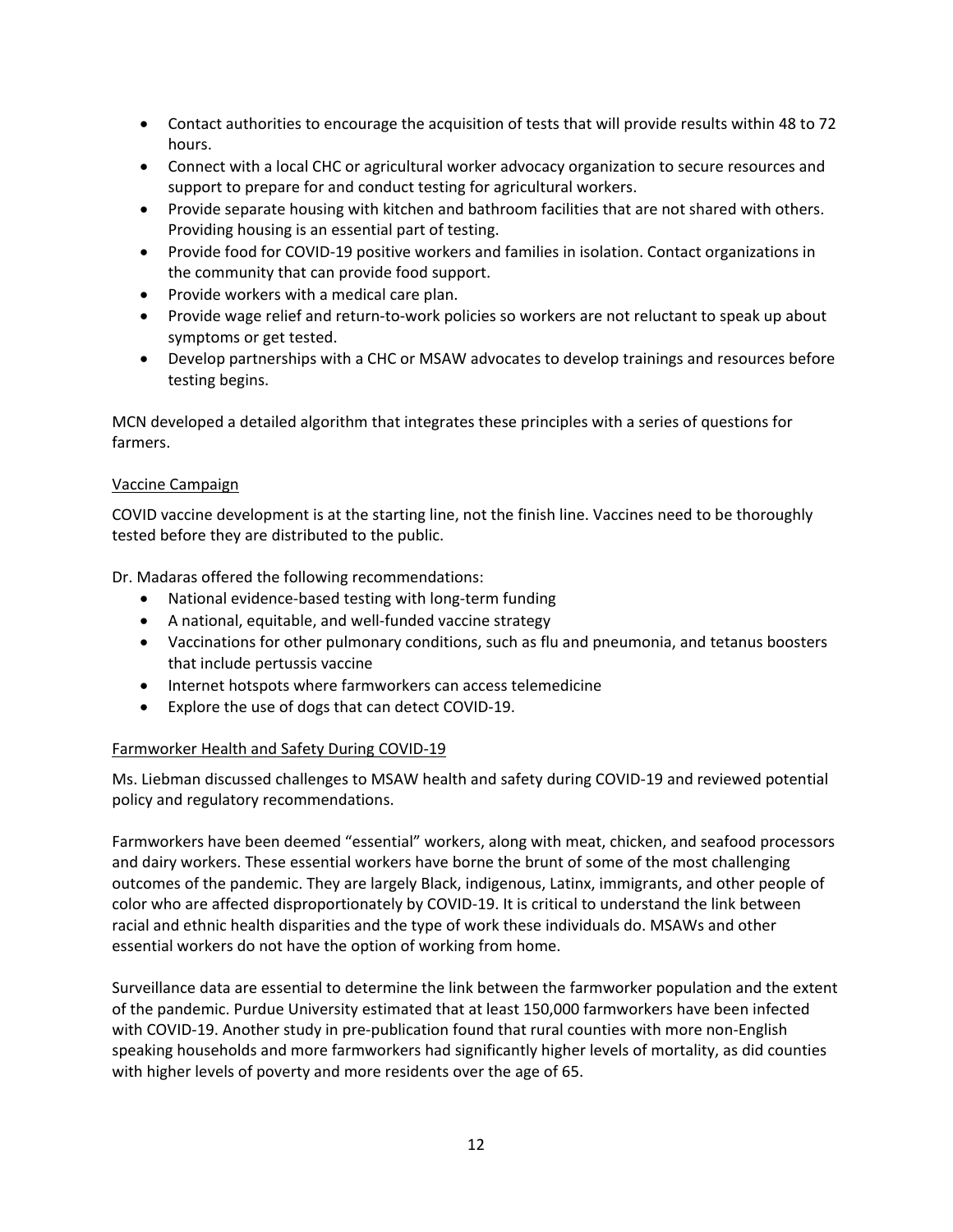The farmworker population experiences many vulnerabilities, including low-wage jobs, occupational dangers and health risks, cultural and language differences, immigration status, migratory lifestyle, lack of regulatory protection, and lack of access to health care, insurance, or financial resources.

The National Labor Relations Act of 1935 excluded agricultural workers from the federal protection for collective bargaining. Although some states have addressed that, the legacy has greatly impacted farmworkers. The Fair Labor Standards Act of 1938 excluded small farm employers from the minimum wage requirement, exempted agricultural employees from overtime, and permitted child labor. This "farmworker exceptionalism" extends beyond labor laws. Agricultural workers are exempted from Workers' compensation policies, Occupational Safety and Health Administration (OSHA) standards, and the Environmental Protection Agency (EPA) worker protection standards for pesticide exposure.

The U.S. entered COVID-19 with a population that has historically been left out of labor protections and health and safety protections. Worker health and safety is public health, yet farmworkers do not have paid sick leave or housing and transportation that allow for physical distancing. When an individual worker lacks these protections, it impacts their family and eventually the entire community.

Farmworkers have been blamed for causing outbreaks due to the conditions in which they work and live, when in reality work is the driver for many cases of COVID-19 among farmworkers.

Gerardo Reyes Chavez of the Coalition for Immokalee workers put it well when he said: "You hear the job that we do is essential, but you realize as a worker you are not treated as essential. You are treated as dispensable."

MHCs in many states have stepped up to help farmworkers address the challenges they face with COVID, with varying outcomes:

- An MHC in Wisconsin got an emergency order from the governor to help growers prepare for the migrant season. They used their mobile unit to test workers in the camps, providing an example of a strong relationship between the CHC, growers, and community partners.
- In Pennsylvania, responding to COVID-19 has strengthened relationships between the migrant health program and farmers.
- An MCN board member who played a critical role in developing the testing algorithm faced challenges in implementing it at her MHC, because North Carolina did not make it mandatory for growers to test their workers.
- An MHC in Iowa spent much of its COVID-19 stimulus funds to ensure that housing was available for workers who test positive and need to quarantine.
- In Maine, a partnership between the state health department, the growers' association, and a CHC partnership helped minimize the spread of COVID-19 by arranging to test workers in New Jersey before they got on a bus to come to Maine for the blueberry harvest. Workers who tested positive were isolated.
- The MCN board chair worked hard to get regulations passed in Oregon. There were still many challenges, because some regulations did not go far enough and many workplaces were unprepared for the pandemic.

Community trust was a key component in these examples. Partnerships and outreach workers were essential. Overall, the lack of guidance and regulations at the national level and the variation in state policies has resulted in a haphazard approach to a public health crisis.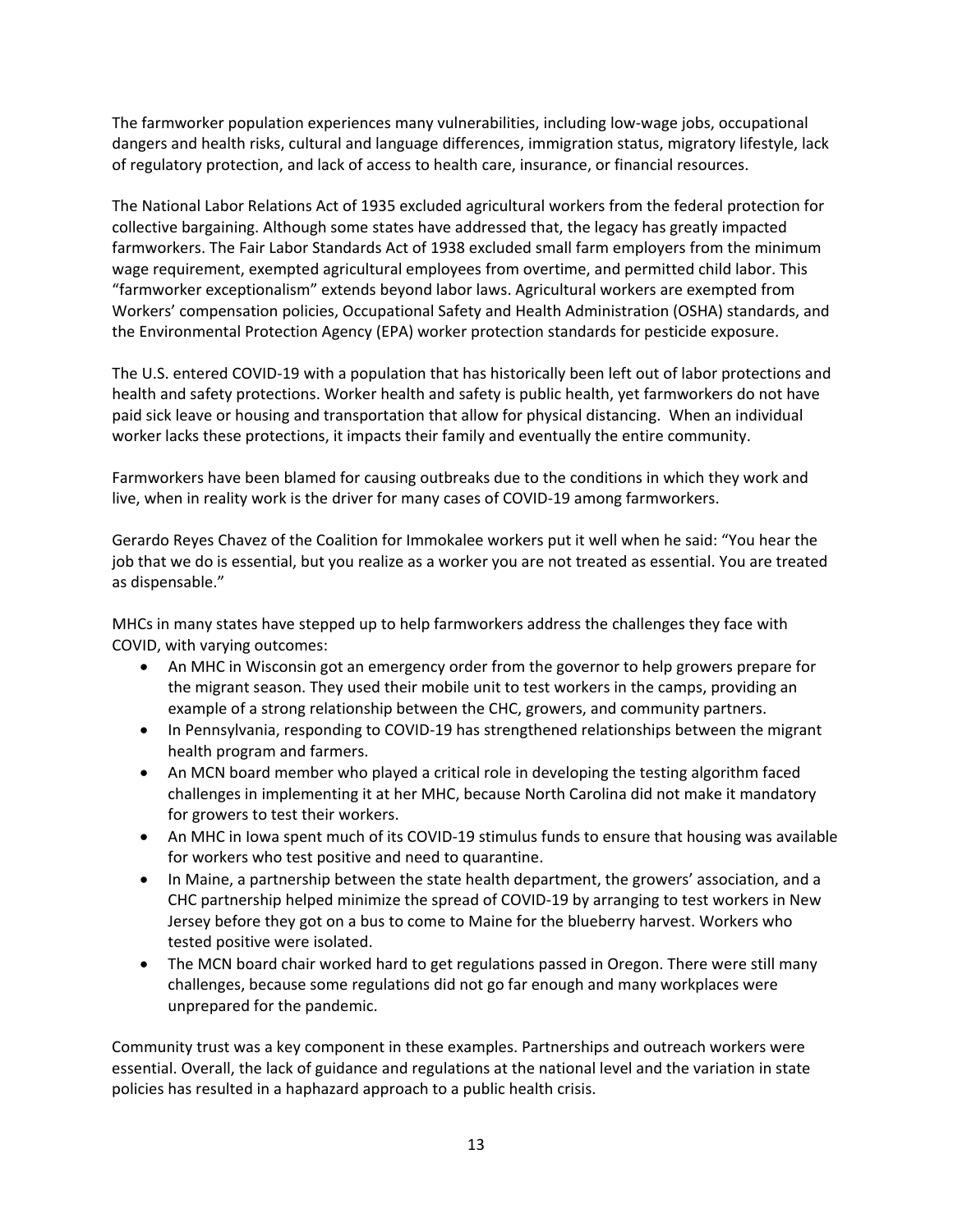Ms. Liebman noted that 11 states adopted temporary standards or emergency orders specific to farmworkers, including provisions for PPE, physical distancing, workspace disinfection, worker testing, changes to housing and transportation to reduce the spread of the virus, and paid sick leave. Those standards were urgently needed to address the pandemic, but they are not permanent. We need a strong infectious disease standard that includes all workplaces and all workers.

#### Steps toward a National Data Strategy for the MSAW Population

Mr. Mitchell provided an overview of HealthEfficient, which is one of 49 HCCNs nationwide that were created to help health centers improve clinical and operational performance through the use of health information technology. HealthEfficient is the fourth-largest grantee in the program. Its members include health centers that serve the MSAW population.

A case study of a 46-year-old MSAW with type 2 diabetes who traveled from Florida to upstate New York illustrated the type of situation that a national data strategy could address. The worker's A1C was 9.2 when it was taken in Florida six months ago. His score on a standard depression screening tool was relatively high, but he left the area before a mental health referral could be completed. A social determinants of health screening conducted at a health center in New York found that JL regularly experiences food insecurity and housing insecurity, but that health center did not screen him for depression.

The case study raises a number of questions that a national data strategy could help to answer:

- What problems are likely to arise for the farmworker and for care providers who have an incomplete picture?
- How is the farmworker's A1C trending, and how can his risk be assessed and managed?
- How can providers in other regions be aware of the farmworker's mental health status and address issues in the screening?
- How can providers offer wraparound services to address housing and food security and provide continuity for the farmworker?
- What gaps in the data strategy for MSAWs can be seen in this case study?

In addition to benefits for clinical interventions, an MSAW-specific national data strategy would help policy makers and program administrators identify population-level indicators of health status and risk. Data on current trends, geographic variation, and emerging issues can be used to inform MSAW-specific investment of resources.

MSAWs should receive the best possible healthcare despite barriers related to social determinants of health and technology. Healthcare providers would benefit from comprehensive health records for this population. Providers and policy makers need insight on the population health status and common metrics of quality and value. A national data strategy for MSAWs would provide timely, accurate, and comprehensive data to support those decisions.

A national data strategy will have to address some major barriers. Many MSAWs move from region to region, confounding traditional health information exchange models. Patients lack access to reliable connectivity to their health data. Patients lack a standard patient identifier and standard markers used in patient matching, such as a fixed address. Electronic health record systems vary across regions and lack interoperability, and there is no infrastructure for a national health information exchange.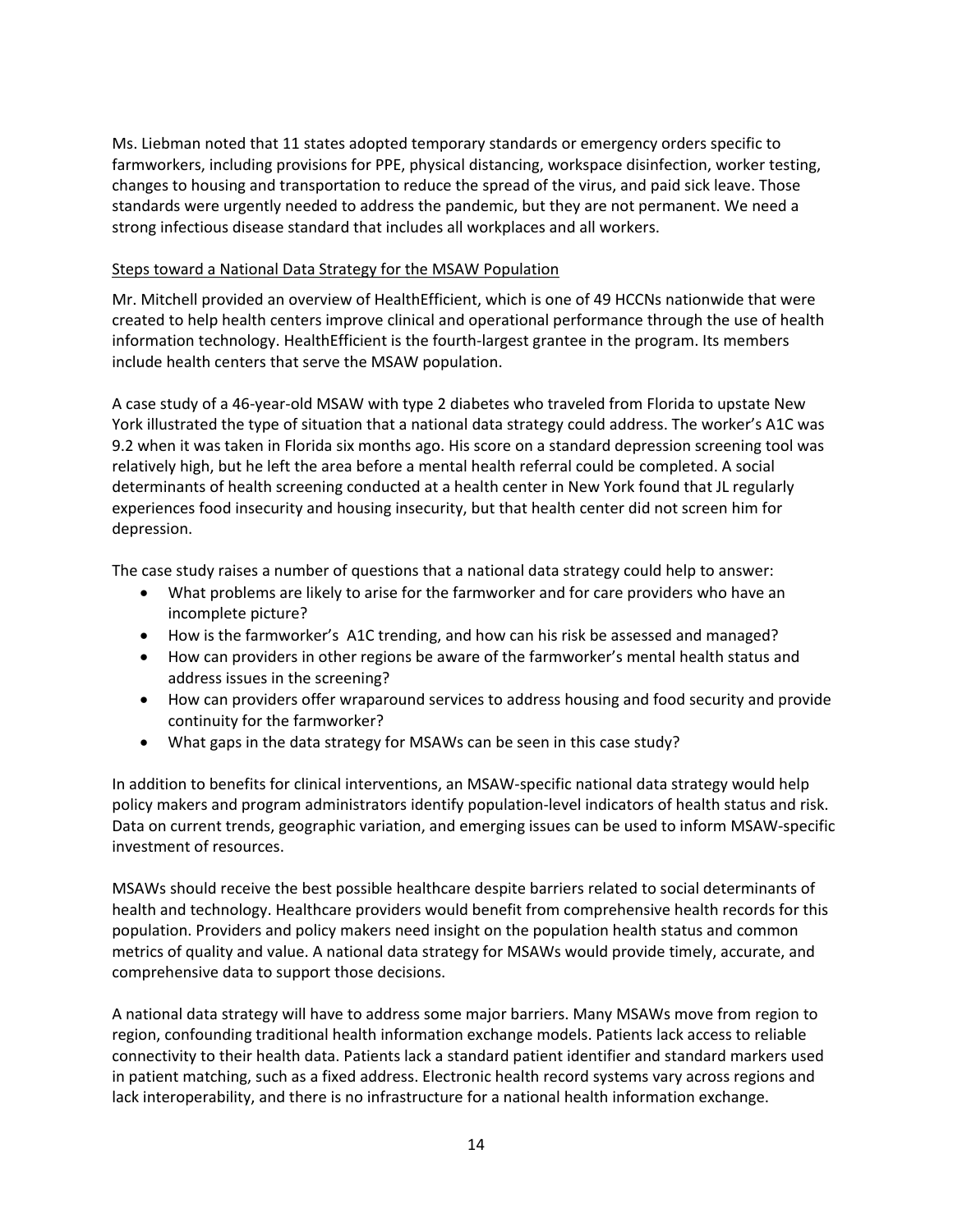Those barriers are offset by numerous strengths. MHCs and CHCs are a well-defined system of care for the MSAW population. Fundamental technologies exist, but they have not been applied to solve these cases. Measure sets and collection tools exist and are applicable to the MSAW population, including the HRSA UDS, the Protocol for Responding to and Assessing Patients' Assets, Risks, and Experiences (PRAPARE), and the Patient Health Questionnaire-9 (PHQ-9) depression screening tool.

PRAPARE can be integrated into electronic health records and other data exchanges. Having data available across a large population as they move from one place to another and aggregating the data at a population level can help identify resources to address social determinants of health. At the patient level, standard capture of this data would help health centers provide better care and services.

The first step in developing a data strategy is to define goals based on the problems to be solved at the population level and the patient level. The next steps are to identify the financial and technological resources needed, articulate a timeline for achieving specific goals, determine technology solutions, and identify measure sets that will capture the data points needed to solve the identified problems.

A national health information exchange for MSAWs would build on the AgAccess campaign and the HHS Nationwide Health Information Network Exchange (NHIN). Patient data would follow the patient and could be accessed by providers with the patient's consent. Key measures would build on the UDS and PRAPARE. Data would be captured by CHCs and CHWs who work with MSAWs. The exchange could leverage the NHIN and other resources of the HHS Office of the National Coordinator for Health Information Technology.

Developing a national data strategy would entail a multi-stakeholder strategic planning process. Potential stakeholders include patients, healthcare providers, support and service providers, government agencies, private industry, and subject matter experts.

Mr. Mitchell offered the following recommendations for consideration:

- Support efforts to grow the NHIN
- Convene diverse stakeholders
- Develop a national data strategy for MSAWs, including a strategy for a National Health Information Exchange
- Invest resources in solving the patient identifier challenge
- Focus on existing measure sets and tools
- Iterate sequential improvements.

#### Discussion

Ms. Higgins stated that most MSAWs in her area are not H-2A workers. They live in private housing provided by farmers, and they are unable to quarantine. She asked how the recommendations on housing could be applied in that situation.

• Ms. Liebman noted that H-2A employers are required to provide safe housing, which provides opportunities for better regulations for MSAWs who are not H-2A workers. Local health departments need funding for quarantine housing. The entire family or group living unit should be part of the public health concern.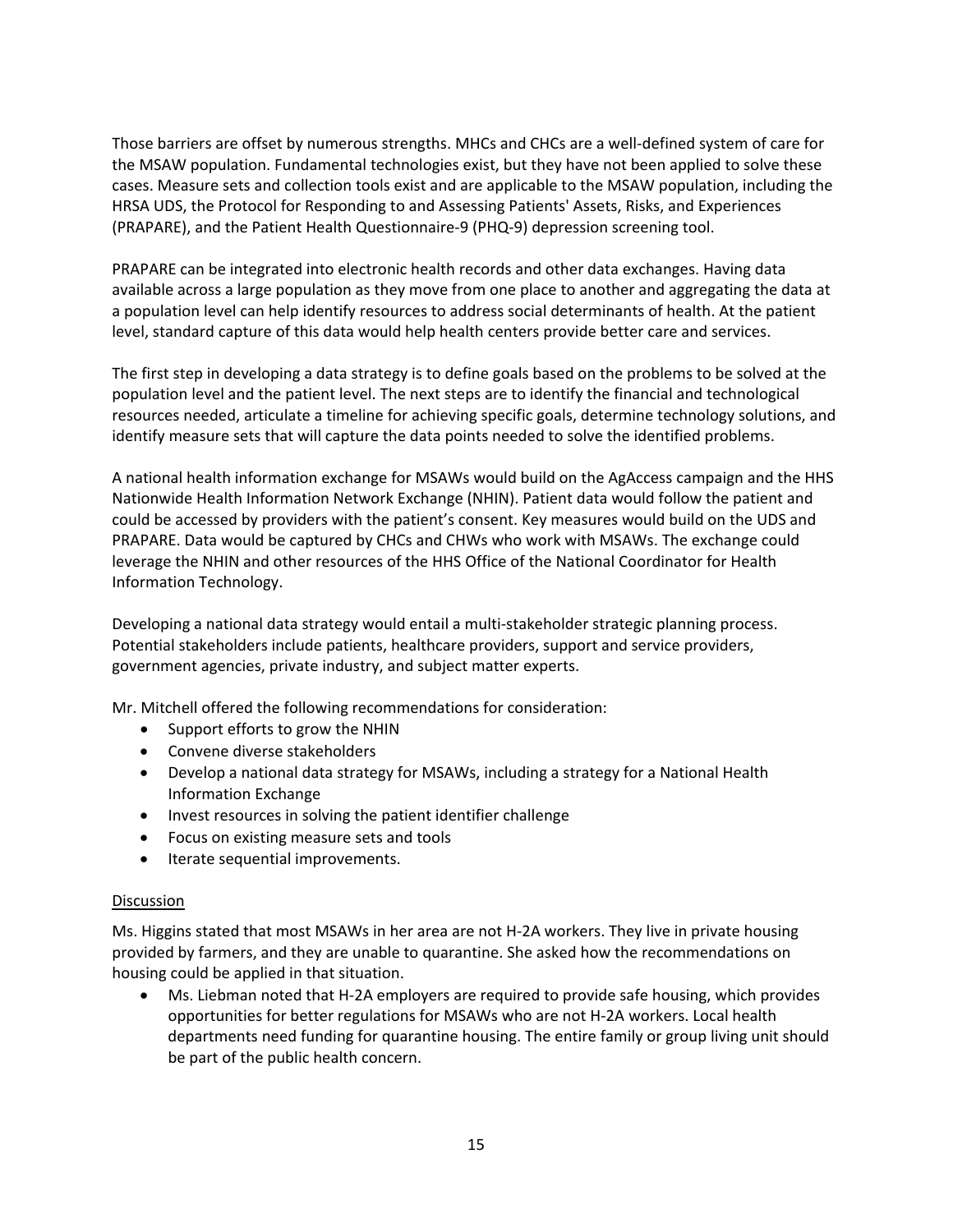Ms. Paul asked how a national data strategy could support other recommendations.

- Dr. Madaras replied that it will be important to overcome patients' reluctance to provide data to a government data. MCN is able to collect and share PRAPARE data because they build trust between the clinician and the patient.
- Mr. Mitchell stressed that informed consent is essential in order to share patient data with another provider. The data strategy might need a legal framework to protect the data for the intended use. Patient privacy and consent were foremost in developing the NHIN.
- Ms. Liebman said it is critical to understand what is happening to this population before we can make policy decisions. We currently have estimates of the number of MSAWs impacted by COVID-19, but we do not have data.
- Mr. Mitchell said he envisioned expanding the work that MCN and others have already done to provide data in challenging and normal times. UDS data are not suitable for making real-time decisions, because they are only provided once a year.

Mr. Calderon stressed the need to provide continuous services for MSAWs, including care for COVID-19. He noted that the local public health agency did not look at his community until the infection levels were much higher than in other parts of the county. There was a substantial number of cases, but farmworkers refused to be tested for fear of losing their jobs.

- Dr. Madaras noted that rapid testing can address concerns about losing time at work. Farmworkers deserve the same treatment as college students, who get rapid testing several time a week. MCN's team of contact investigators for TB is a major factor in the low incidence of TB in the U.S. and could be expanded for COVID-19. A coordinated national effort for contact tracing would be better than the current piecemeal approach.
- Ms. Liebman agreed about the need for services that maintain continuity of care. MSAWs were designated as essential workers, but resources were not provided to ensure that their workplaces are safe. As a result, COVID-19 outbreaks spread from farm to farm and community to community.
- Mr. Mitchell stated that a national data strategy and the mechanism to exchange data are needed now and can work in parallel. We should do whatever we can to solve the problems.

Ms. Brown-Singleton adjourned the meeting for the day at 5:05 pm.

# **Wednesday, October 21, 2020**

# **Welcome and Overview of July 2020 NACMH Recommendations**

*Shedra Amy Snipes, Ph.D., Vice-Chair, NACMH*

Dr. Snipes provided an overview of the recommendations the Council submitted in July 2020 regarding COVID-19 and MSAWs. She began by expressing gratitude to the many farmworkers who shared their narratives to help the Council understand the context of injury, environmental exposures, and health. She read a quote from a farmworker that captured the importance and beauty of this work:

"It is very nice to work in the field, because all of the people that work in the field are producing food for the entire world. Because the entire world eats from the field and not from the offices, not from the warehouses, not from the stores, but from the field."

Dr. Snipes noted that past efforts to improve public health have focused on food and nutrition. In addition to the nutritional content of food, the ways in which food is produced—and by whom—have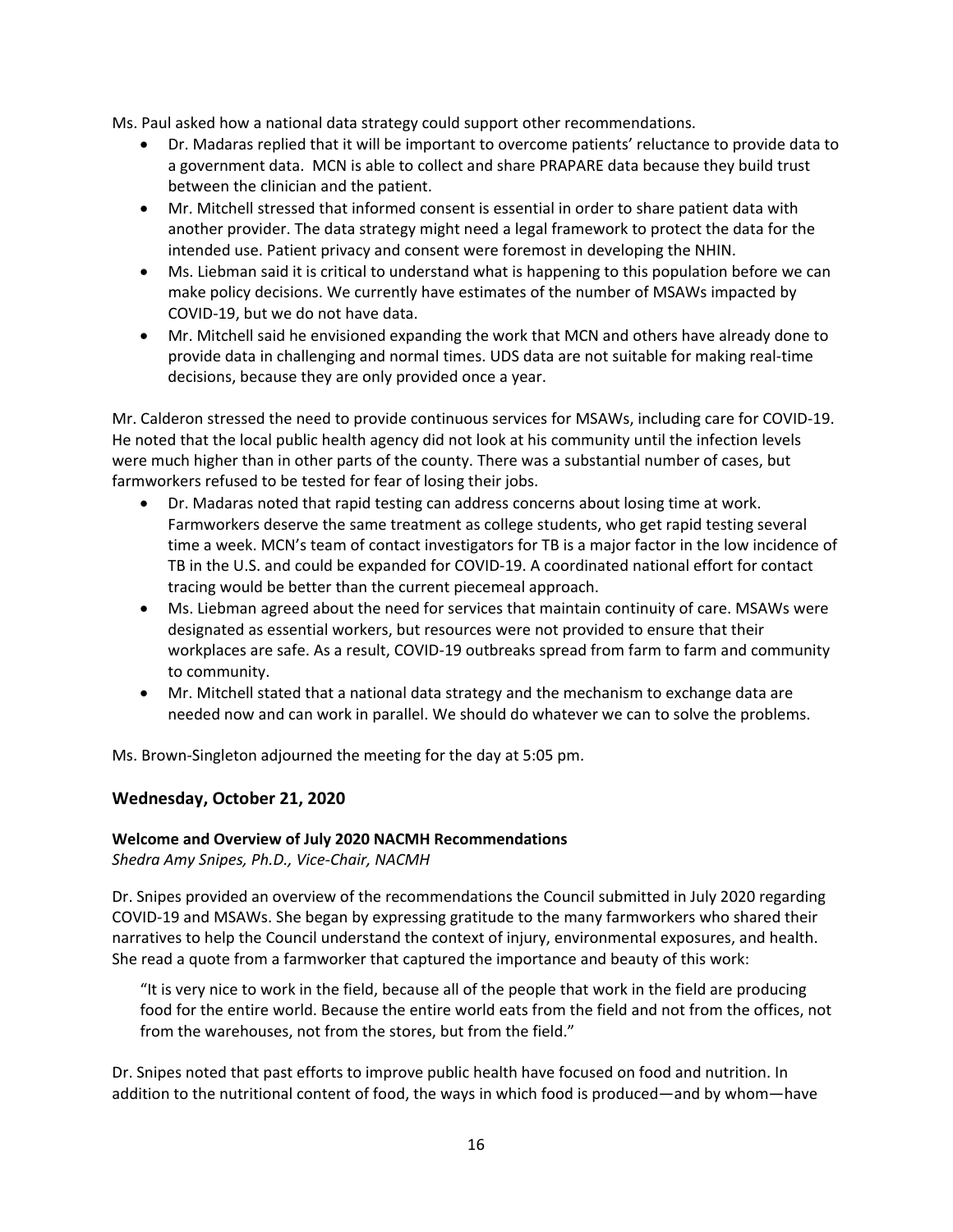emerged as prominent health and social issues. Looking at a broad range of social determinants of health will highlight how the food system, including its players and contributors, matters for health.

In the absence of systematic surveillance data on COVID-19 and MSAWs, the Council based its recommendations on reports from the media, such as the following examples:

- A watermelon farm in Alachua County, Florida that tested 100 farmworkers found 90 confirmed positive cases, though only one person had symptoms.
- On June 25, 2020, farmworkers living at a housing facility in Oxnard, California were tested after two residents tested positive. By July 7, 204 out of 216 tested positive at the dorm-style facility.
- All 200 workers at a Tennessee farm tested positive for COVID-19.

On July 21, 2020, the Council submitted five recommendations to the Secretary of HHS to address the impact of COVID-19 in the MSAW population. Highlights are as follows:

- Recommendation 1
	- In lieu of a guideline-only approach, develop federally mandated and enforceable policies and procedures that require farm owners to follow CDC recommendations for COVID-19, including testing for MSAWs.
	- Action taken: In September 2020, HRSA participated in a technical working group (TWG) to support the development of questions related to COVID-19 for the 2021-2022 NAWS.
- Recommendation 2
	- Provide HRSA funding for health centers that serve increasing and unique MSAW needs.
	- Provide reimbursement to health centers that incur extra COVID-19 related costs.
	- Because of shortages in care, suspend closing of centers and reductions in funding until after the COVID-19 pandemic is resolved.
- Recommendation 3
	- Ensure that the Rural Housing Service of the U.S. Department of Agriculture (USDA) provides emergency funding (at no additional cost to MSAWs) that allows spacing of farmworker beds, living areas, kitchens, bathroom, etc.
	- Ensure that housing capacity limits are informed by best practices from medical and public health standards.
- Recommendation 4
	- Partner with DOL to expand the coverage of the NAWS to include H-2A and all MSAWs that meet the Office of Management and Budget definition of agriculture all its branches, based on the North American Industry Classification System (NAICS).
	- Make targeted outreach efforts to support COVID-19 testing and follow-up on the healthcare needs of H-2A workers.
- Recommendation 5
	- Draw the attention of Congress to the critical need to overcome shortages in PPE, such as respiratory masks, to enable hazard protection for MSAWs.
	- Strategically draw attention to farmworkers' health needs and the urgent need to extend federal emergency paid leave protections related to COVID-19 to cover farmworker employees, regardless of the size their employer's farm.

#### **Testimony Sessions Structure and Ground Rules**

*Deborah Salazar, Session Chair and Coordinator*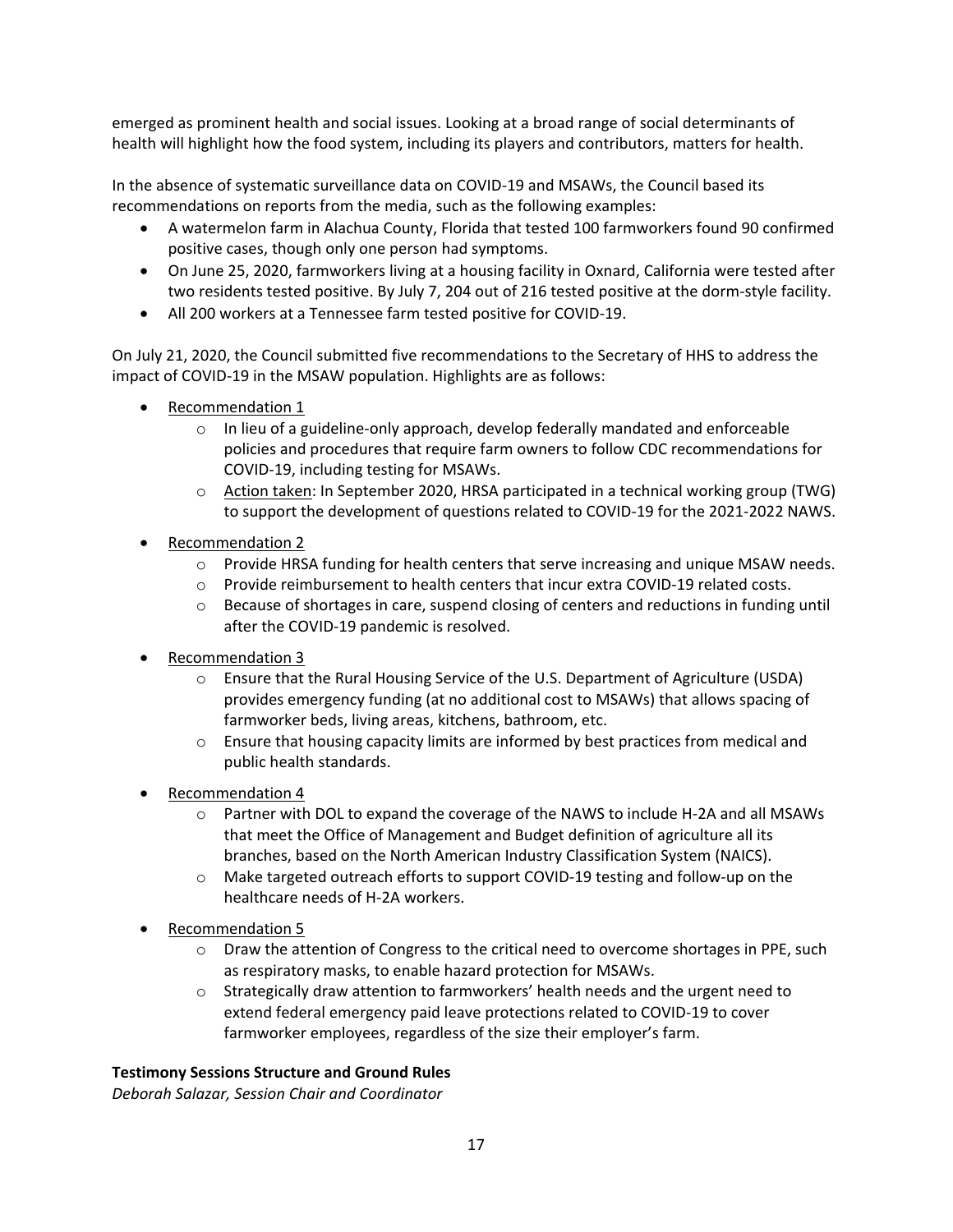Ms. Salazar recruited 12 MSAWs who work in Colorado to provide testimonies (six women and five men). Nine of the testifiers work in the fields, one works at a dairy farm, and one works at a greenhouse.

The testimonies would be provided in two sessions. The first session would focus on COVID-19 and toxic stress and migrant children, and the second session would focus on COVID-19 and injury prevention. Dr. Snipes would take the lead for questions on COVID-19, Ms. Dodson would take the lead for questions on toxic stress, and Mr. Aguilar would take the lead for questions on injury prevention.

Testifiers would be seated at an appropriate distance to comply with COVID-19 precautions. Each testifier would have 15 minutes to provide their testimony. Testifiers could abstain from answering any question, and there would be no follow-up to questions a testifier chose not to answer.

## **Testimony Sessions I: Impact of COVID-19 in MSAWs and Toxic Stress and Migrant Children** Mig*rant and Seasonal Agricultural Workers*

MSAWs provided testimonies to the Council on COVID-19, toxic stress and migrant children, and injury prevention. The testimony questions are provided as Appendix A. A thematic summary of the responses in each area is provided below.

#### COVID-19

Testifiers answered questions about how the pandemic has affected their lives, where they get information about COVID, what they know about how to stay safe and get tested, and their thoughts and feelings about testing and the vaccine.

The testifiers provided poignant examples of how the pandemic has affected their work and their lives. Several had family members who tested positive, some of whom were critically ill.

Most of the testifiers said that their workplace was their primary source of information on how to protect themselves and their families, followed by media and television. Many said physicians are a trusted source of information.

Many of the testifiers shared misinformation about COVID-19 symptoms and testing. Two testifiers said that children could not go outside, while others did not think that children could be infected. Some expressed a belief that you do not need to be tested unless you have symptoms.

The testifiers demonstrated some confusion about when to seek medical attention. They did not describe any local efforts for contact tracing.

Most of the testifiers said they would get tested if necessary, but many were hesitant due to fear of testing positive or stigma associated with the disease. Some expressed hesitancy about taking a vaccine, but they would take one that was approved by their doctor.

Testifiers said that their employers do not generally provide masks or other PPE. One said that their farm manager offered masks but did not encourage workers to use them.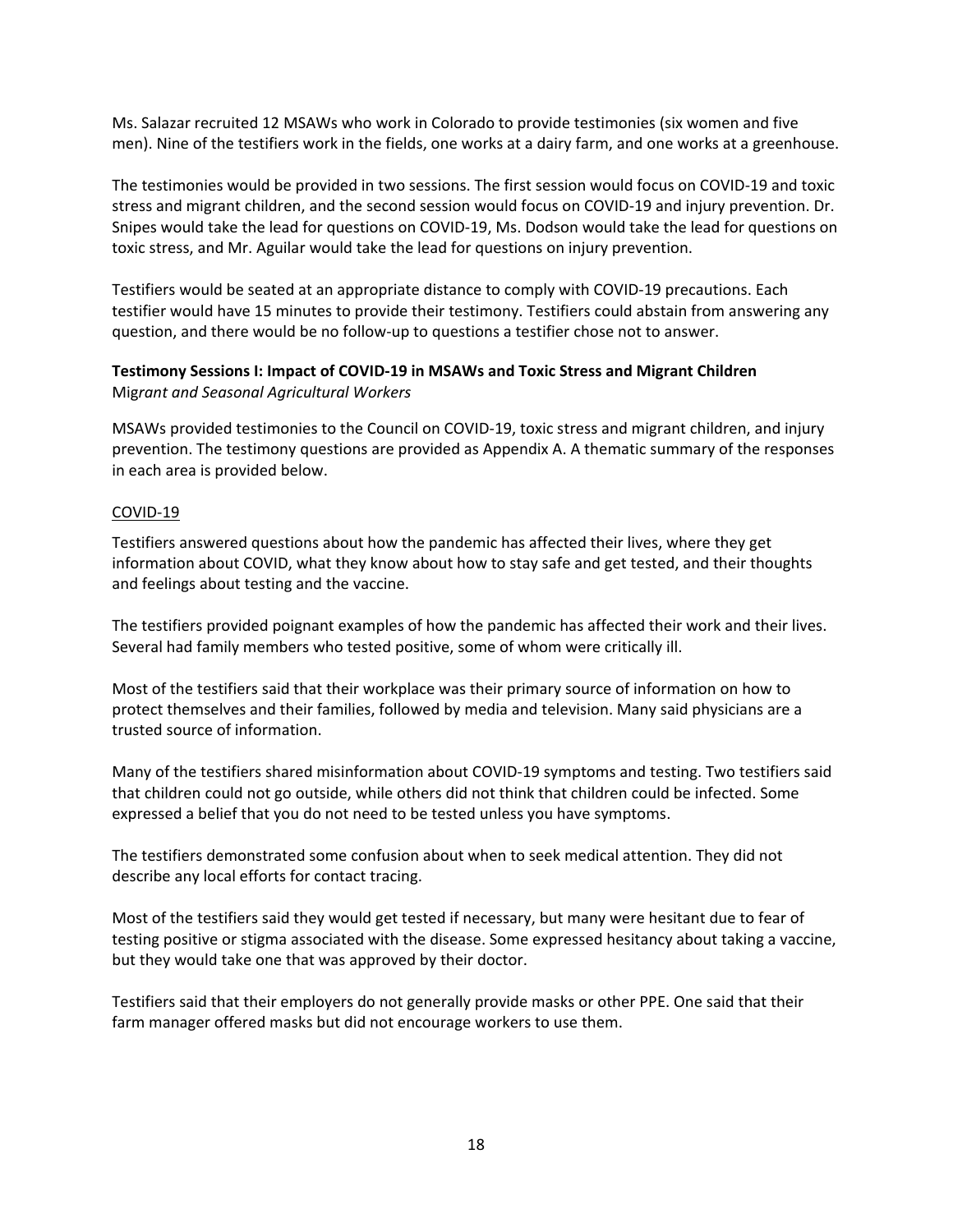#### Toxic Stress and Migrant Children

Testifiers responded to questions about situations that cause them to be worried or anxious, sources of stress in the last year, solutions that help decrease the intensity of stress, traumas they may have suffered as a child, obstacles or concerns with seeking medical care or educational opportunities, and hope for the future of their children.

The testifiers consistently said that virtual learning is a challenge for migrant children. Many were concerned for their co-workers, and some expressed mistrust in the healthcare system.

One testifier described a good system for children with special needs in his area.

#### Injury Prevention and Control

Testifiers responded to questions about access to proper work clothes to perform their jobs, job safety concerns, job safety and training, working conditions (including extreme cold or heat, types of relief breaks during work hours, and availability of drinking water), and safety when working with chemicals.

All of the testifiers said they received training for the jobs they perform.

The testifiers said they are responsible for providing their own work clothes, but they did not describe that as a problem. They are also responsible for providing their own PPE, including sunglasses and sunscreen.

In general, the testifiers expressed few concerns about injuries.

#### **Day 2 Wrap-up**

*Sharon Brown-Singleton, MSM, LPN, Chair, NACMH*

Ms. Brown-Singleton stated that the agenda for Day 3 would include an open discussion of key takeaways from the testimony sessions.

Ms. Paul thanked Ms. Salazar for recruiting farmworkers to provide testimonies and organizing a successful session.

Ms. Brown-Singleton adjourned the meeting for the day at 4:50 p.m.

#### **Thursday, October 22, 2020**

#### **NACMH Chair Reflections and Welcome**

*Sharon Brown-Singleton, MSM, LPN, Chair, NACMH*

Ms. Brown-Singleton summarized the previous day of the meeting. She noted that topics that emerged from the testimonies could inform the agenda for future meetings.

Ms. Brown-Singleton reviewed agenda for the day and asked Council members to listen with intent and ask questions that could inform potential recommendations.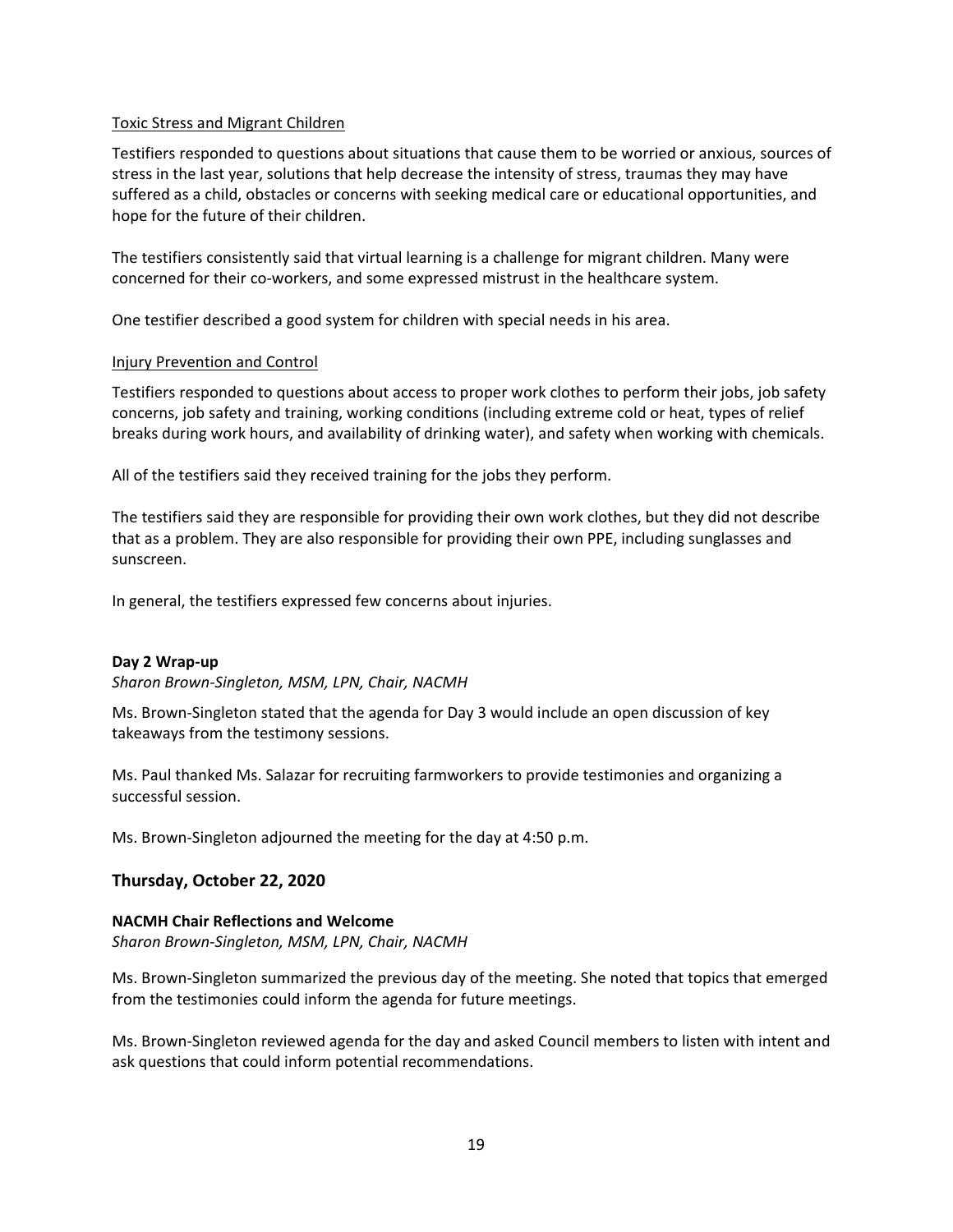Ms. Paul thanked the representatives of partner organizations that serve MSAWs who were observing the meeting and thanked the interpreters and logistics staff who were working in the background.

## **Injury Prevention and Control in Agricultural Workers**

*Lorann Stallones, MPH, PhD, Professor, Department of Psychology, Colorado State University; Director, Colorado Injury Control Research Center*

Dr. Stallones provided an overview of her research on the concerns of seasonal farm workers in Colorado, with a focus on the causes of injuries. The long-term goal of this work was to better understand issues that would help improve the design of injury prevention strategies. The study also identified issues related to human rights and injury risk.

The researchers conducted a pilot survey and used Social Cognitive Theory (SCT) to analyze the qualitative data. SCT provides a framework for understanding human behavior in terms of beliefs and knowledge, past behavior, and the social and physical environment.

Dr. Stallones presented key findings of the pilot study:

- Activities that resulted in injuries at home: Farmworkers described falls, cuts, overwork, and pesticide poisoning and exposure. They were also concerned about burns.
- Housing: Farmworkers described concerns about the poor quality of their housing and overcrowding.
- Traveling to and from work: Farmworkers described concerns about drivers who drink, driver fatigue, speed, and weather issues.
- Activities to reduce or prevent injuries: Farmworkers said it was their responsibility to work cautiously and to pay attention to their own behaviors.
- Pesticides: Farmworkers described the need to wear masks, gloves, and long-sleeve shirts to prevent exposure to pesticides, sun, and dust. They expressed a belief that the pesticides in the U.S. are more toxic than the pesticides used in Mexico and a belief that Mexican workers are strong and resistant to the pesticide poisons. They described a view that the long hours and years of working in the field lead to lung problems. They felt that gloves were important, but they might impede their ability to work.
- Working conditions: Farmworkers said there was a lack of work equipment provided by the employers or contractors. They attributed some of their injuries to poor communication between their supervisors and their bosses.
- Environment: Farmworkers mentioned exposure to the sun, wind, and dirt. They were concerned about exposures to pesticides, including drift from crop dusting at adjacent farms.
- Motivation: Farmworkers said they were motivated to use safe practices because they were in the U.S. to financially support their families. The issue of family came up repeatedly.

The researchers used the pilot survey data to develop a set of interview questions. The interviewer was a native Spanish speaker who was the Migrant Health Director at a family health center and oversaw a mobile health unit that provides primary medical care at worksites and housing facilities. The Institutional Review Board at Colorado State University approved the study. Participants provided written consent and received an honorarium of \$20.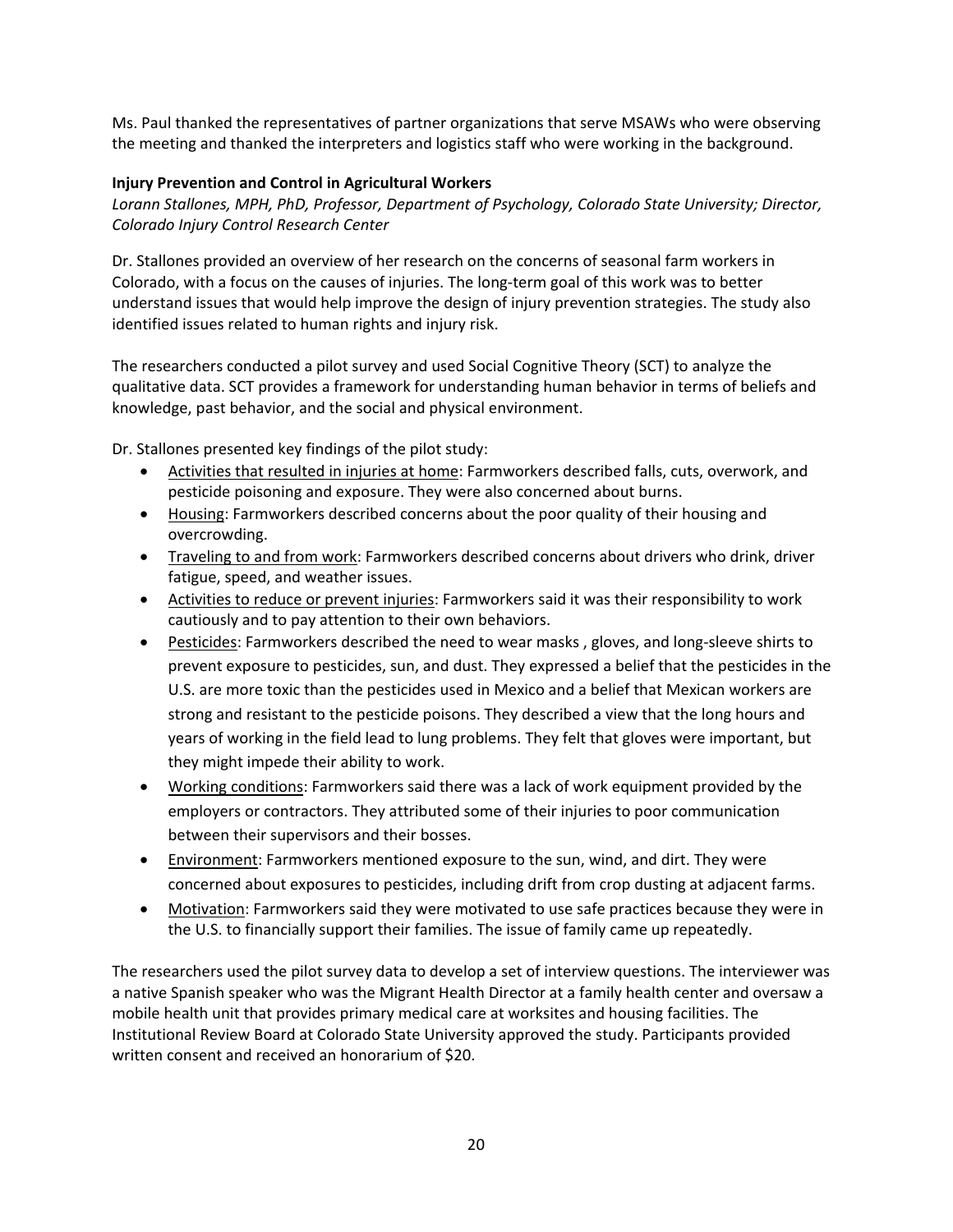Ninety-nine interviews were conducted in Spanish at migrant housing locations in Colorado. The interviews were translated into English for analysis. Two members of the research team read the transcripts. NVivo qualitative software was used to organize and code the responses.

Dr. Stallones summarized key findings of the study:

- Working conditions: Human rights issues related to injury and illness include hours of work, wages and payment schedule, labor relations (foreman, employer, and employees), and physical hazards related to housing, sun exposure, and pesticide exposure.
- Pesticides: Many workers mentioned pesticide training and provided evidence of issues of concern that are addressed in the Worker Protection Standard. Human rights issues in this area include not being able to comply with the guidelines, lack of access to clean water and permission to wash hands, and lack of needed PPE (e.g., masks, gloves). Many workers felt that the employer should provide PPE.
- Housing: Issues of concern included pesticide application near housing, safety concerns related to theft and assault, lack of Spanish instructions for use of appliances, and overcrowding resulting in lack of access to toilets, bathing, and/or kitchen.
- Transportation: Transportation between housing facilities and the work site is provided by employers. Workers expressed concern about safety issues such as the lack of seatbelts, overcrowding, and driver behaviors.

Dr. Stallones noted that transportation issues are not addressed in most workplace injury prevention strategies and have not been part of the human rights conversations for workers. Human rights advocates have focused on safe transportation from sending countries to receiving countries; they have not addressed issues of transportation between housing and the work site. Because the U.S. has not adopted the United Nations' Convention on Migrants' Rights, unauthorized immigrants working in agriculture are exposed to extreme hazards of illegal border crossing in addition to workplace hazards.

Many of these findings overlap with COVID-19 risks for MSAWs and impact the challenge of trying to prevent COVID-19 in this population.

# **Discussion**

Mr. Calderon noted that DOL statutes for guest workers are meant to ensure the safety of agricultural workers. In his area, dust from the rice harvest carries over to adjacent neighborhoods, which also happens when pesticides are applied in the fields. Dust and pesticides can cause allergic reactions, infection, and contamination. Some of the people who are affected are undocumented, and they get lost in the process. He asked if Dr. Stallone's study found a similar situation in Colorado or if there was any legislation to address those issues.

• Dr. Stallones said the study did not ask about immigration status, and she did not know the percentage of respondents who were undocumented. There is a heightened awareness about pesticide poisoning at the clinic where the interviewer works because the medical director is concerned about pesticide poisoning; that might not be the case everywhere in Colorado. Worker Protection Standards are not helpful if training does not take place, the workers do not receive the appropriate PPE, or the provisions are not enforced. We could do better in that area.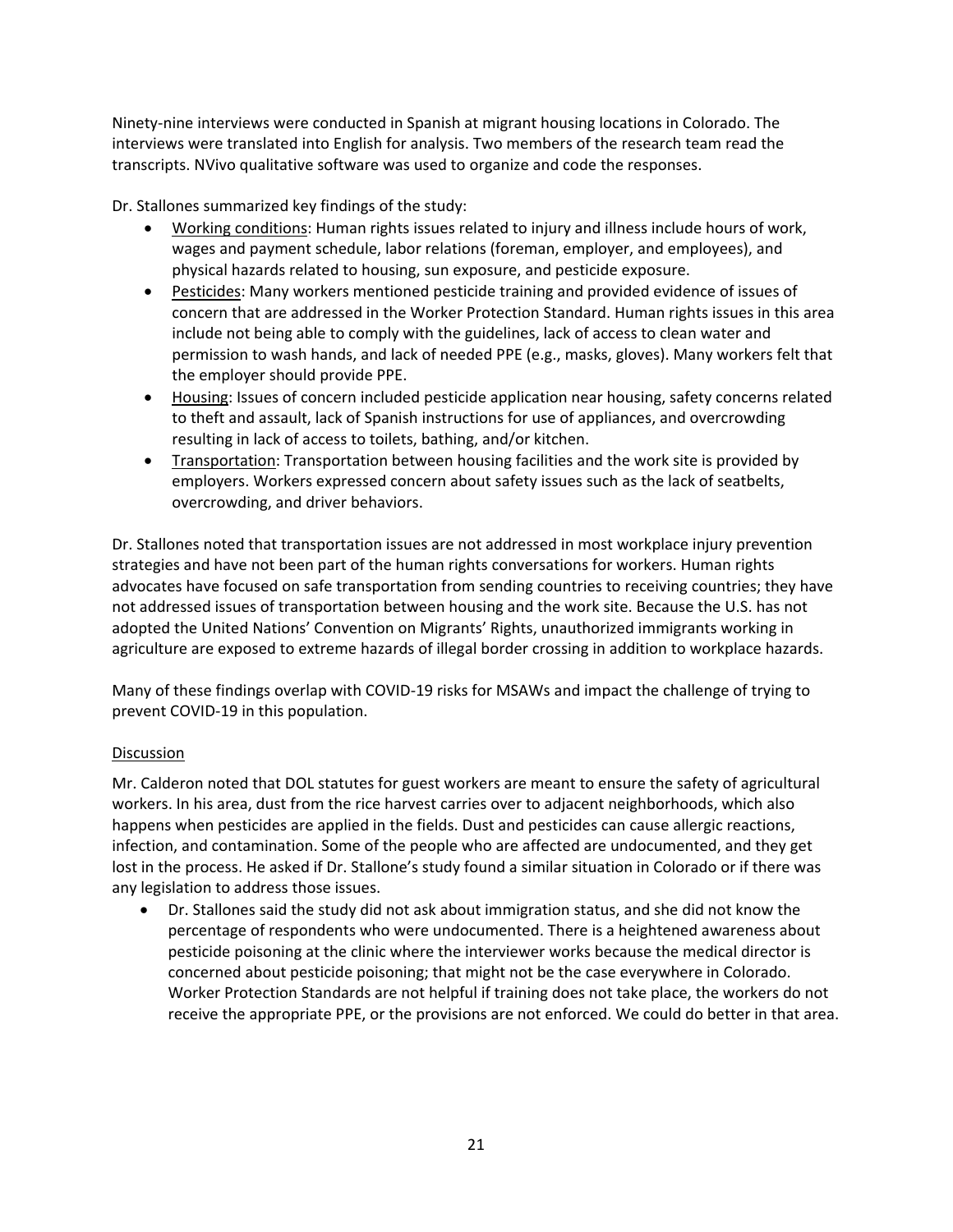Mr. Raber asked if the study found concerns related to violence, especially violence against women, at the workplace or due to insecure housing.

• Dr. Stallones stated that some of the workers who were interviewed described male-to-male violence due to drinking. There were very few female agricultural workers in the survey. The Department of Housing and Urban Development (HUD) has programs that focus on homeowners in low-income communities, but they have not been actively engaged in discussions of improving housing for temporary workers.

Mr. Skoog noted that conditions in Colorado are consistent with those in upstate New York, where many MSAWs work in orchards. Patient Engagement Services (PES) staff at his health center told him that the most common injuries they have seen are sprained and twisted ankles, wrist injuries, and some eye injuries. PES staff transport workers to the hospital or clinic, and they have signed people up for workman's compensation, which is available in New York regardless of immigration status. Many injuries to MSAWs are underreported because workers do not want to be seen as weak or are concerned that their contract will not be renewed for the next season if they are seen as a liability.

• Dr. Stallones stated that providing PPE for eyes could reduce hazards for those types of injuries. MSAWs who work in New York are fortunate, because most states do not provide workman's compensation for undocumented workers.

Ms. Higgins stated that some of the issues Dr. Stallones described are also prevalent in Florida, and problems have been exacerbated in the last seven months. Some workers who would normally travel to northern states had to work in Florida over the summer, and many suffered from dehydration and heat stroke. Minors have been working in the fields when schools were closed, often without PPE. She asked what the Council could recommend to protect young workers.

• Dr. Stallones replied that young workers need more in-depth training before they go into the workforce. Youth work training is being promoted across many industries, including the restaurant industry in Florida. NIOSH has a Childhood Agricultural Injury Prevention Initiative with guidelines for different ages of youth and different types of jobs. The Council could build on that and recommend more training for young MSAWs. New workers need to know how to work as safely as possible and need training on how to use PPE. Dehydration and heat stress are major problems for agricultural workers. Workers must have access to clean drinking water and shade, and they must be given rest periods.

Ms. Paul asked about injuries related to exposure to cold.

• Dr. Stallones replied that most agricultural work in Colorado is not done in cold weather, but that is changing. Injury prevention requires proper clothing and equipment and the ability to get out of the cold. Agricultural workers have limited ability to take care of themselves. It is imperative to put programs in place to make sure workers have what they need to stay warm or stay hydrated. Those who work near wildfires need respiratory protection. She has been working to inform communities about that issue.

Dr. Snipes asked why women were not represented in the pilot study and whether the findings reflected differences based on the injury experiences of males vs. females. She also noted that the finding about Mexicans being stronger and more able to take the strain of agricultural work pointed to historic racism in agriculture (beginning with slavery) that promoted misogynistic myths about "strong" ethnic workers as well as to Linda Hunt's work on machismo and injury and her own work. She asked what actions HRSA and other agencies could take to combat these issues through policy.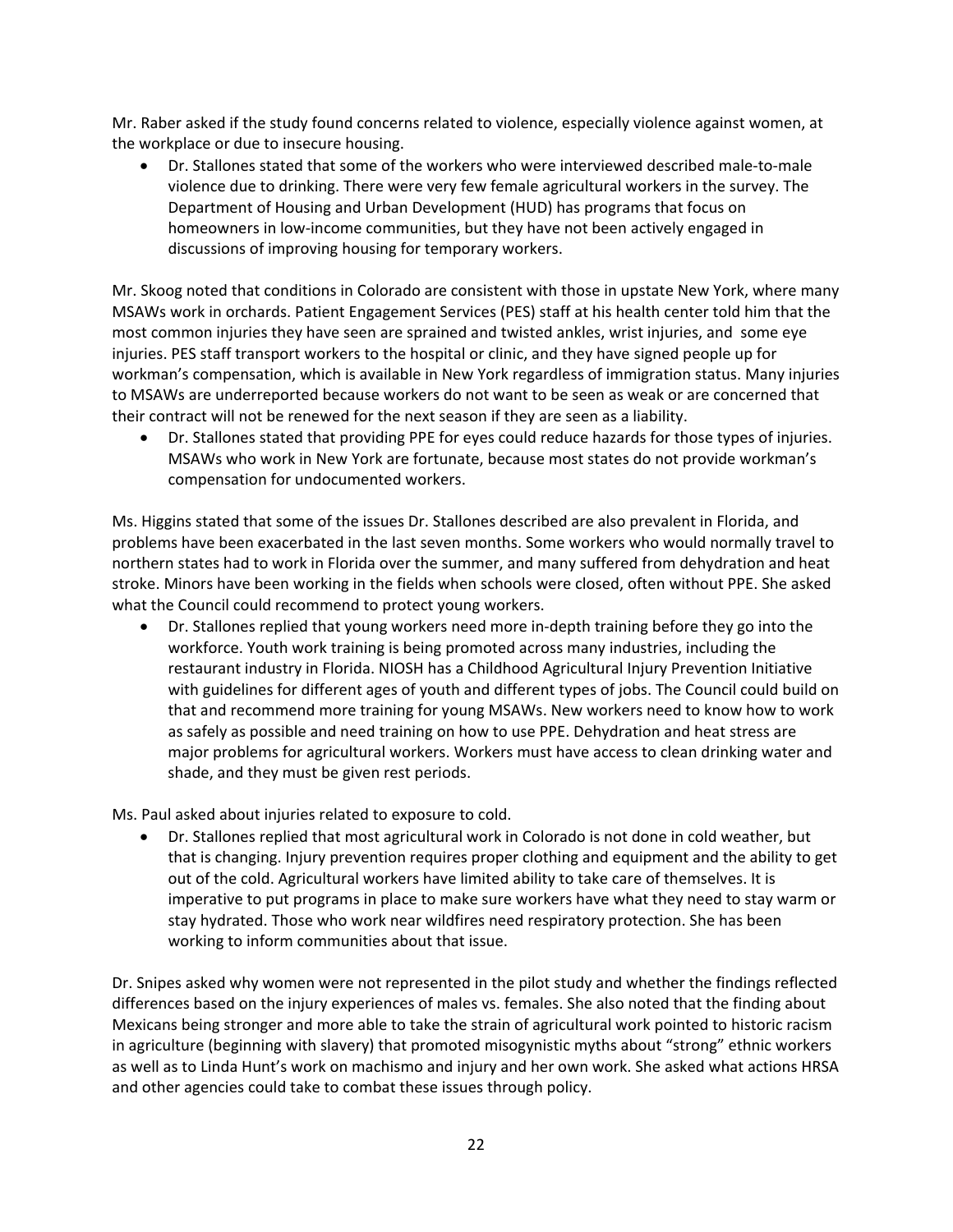- Dr. Stallones replied that the pilot study reflected the fact that there are few female MSAWs in Colorado. A wide range of things are different between males and females, but she did not have data to answer the question about injuries. She suggested that the finding about Mexicans being stronger reflects the culture of machismo that is perpetuated in agriculture, where even non-Latino farmers will deny that they are injured before they will see a doctor. Those perceptions must be tackled in order to make sure workers get the prevention tools or medical care they need when they are injured; that work must be done through peer-to-peer conversations led by people who come from the community. The most important policy step that HRSA could take would be to provide funding for everyone to have access to medical care and mental health services, regardless of documentation. Working across sectors to address that issue would benefit everyone.
- Dr. Snipes said Linda Hunt's work on men in central Mexico who tested pesticides to prove that they were healthy and strong reflects pervasive cultural notions. However, her own ethnographic work, testimonies provided to the Council, and NAWS injury profiles show that male and female workers alike are willing to work through devastating and painful injuries because they are desperately poor. The key factors are systemic poverty, racism that says that brown and Latino and Asian people who have migrated to this country do not deserve protection, and the healthy desire of parents who want to provide food for their children.
- Dr. Stallones agreed that those are critical factors. We may not be able to tackle machismo, but we can have a major impact if we tackle the economic disparities and situations that make it impossible for people to take time off to address injuries and other health conditions.

Mr. Raber said another factor is employer and community expectations regarding what workers can endure. Most Americans would not be willing to work in those conditions, yet we continue to raise the expectations for MSAWs. He asked what policy recommendations might put farmworkers in an economic position where they could address an injury.

• Dr. Stallones suggested that the Council should recommend that wage and labor laws that were written for other workers be applied in agriculture.

Ms. Veguilla-Montañez asked what kind of data is available on degenerative diseases caused by agricultural work, such as arthritis, sprains, and rheumatism. She noted that she has bone spurs in her knees and skin damage from injuries that were not treated when they occurred because she was young and strong. She did not learn the proper way to use the tools until she was older.

• Dr. Stallones said this example is similar to the conditions facing all workers in the U.S. We do a poor job when a young worker is injured, and the cumulative impact of injuries is not known until many years later. When a young worker exposed to pesticides develops cancer later in life, it is not generally seen as an occupation-related illness. Musculoskeletal problems due to years of bending, lifting, and heavy carrying will not be considered as an agricultural injury unless we document the exposures, which is not the case for any workforce in the U.S. The situation is compounded when workers go back to their countries and do not return to the U.S. We need policy changes to address the issue in a more holistic way. Workers also need training in proper bending and lifting techniques, and the work setting could be modified so that injuries are less likely to occur. It will not be perfect, but we can do better.

Mr. Skoog asked to what extent systemic racism plays a role in implementing policies that will help MSAWs access the resources they need.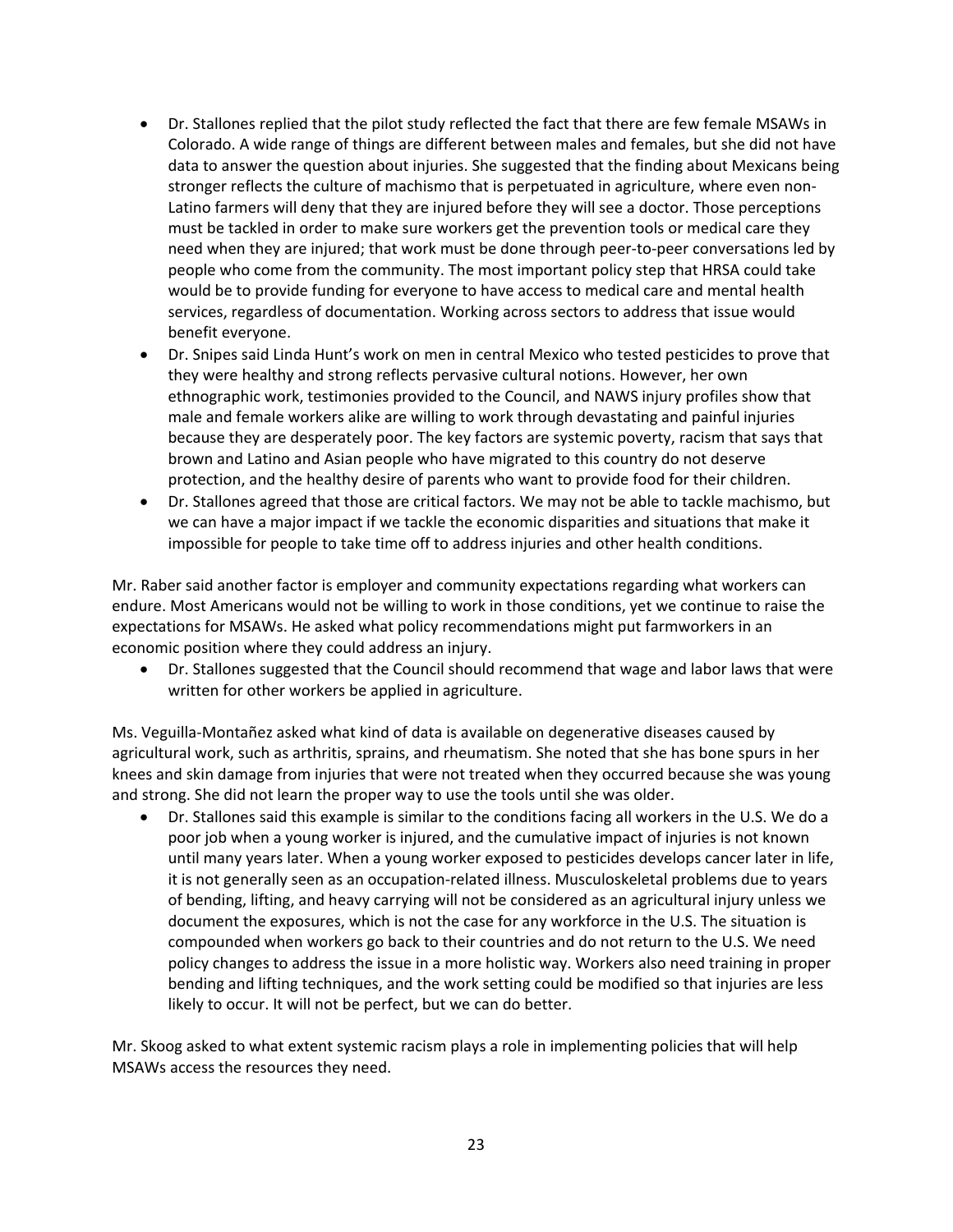• Dr. Stallones said this issue is profoundly important. She noted that health and social service agencies in her area denied having any Spanish-speaking patients or clients, despite the presence of a small MSAW population. A newspaper in New York blamed MSAWs for an outbreak of COVID in the community. MSAW advocates need to emphasize that farmworkers provide an important service for all of us at the risk of their own health and well-being and we cannot find workers in this country who are willing to work in those conditions. It will take strong messages from advocates for MSAWs to change the tide.

Ms. Vallejo Cormier referenced the quote that MSAWs are considered essential workers, but they are treated as dispensable, and she added that they are also treated as invisible workhorses. When she was working in the fields, a schoolmate said her father told her Mexicans have an extra bone in their back, so it doesn't hurt them to work all day. She noted that agricultural workers are rarely highlighted in advertisements applauding essential workers, and she asked what could be done to address that.

- Dr. Stallones said that everyone needs to promote the message that agricultural workers provide an essential service. The people who do the work need to be valued at the level of their contribution. The central message should be: "No farms, no food." Agricultural work was not part of occupational safety and health until the 1980s. The percentage of workers is small, but the number of people they feed is huge. We have to keep asking for better standards.
- Mr. Calderon said the only way to address this is to unionize, as farmworkers did in California in the 1960s and 70s. Not every MSAW is represented by a union.

#### **Toxic Stress in MSAW Children and the COVID-19 Pandemic**

*Sylvia Partida, Chief Executive Officer, National Center for Farmworker Health (NCFH)*

*Elena Reyes, PhD, Clinical Professor, Regional Director Southwest Florida, Florida State University College of Medicine (FSUCOM), Immokalee Health Education Site; Director, Clinical Health Psychology Postdoctoral Fellowship Program; Director, Center for Child Stress & Health, FSUCOM* 

Ms. Partida introduced the partnership between NCFH and FSUCOM to support research, dissemination, and training of best practices in integrated primary care for the prevention, screening, and treatment of toxic stress in children from MSAW families. The partnership began in 2017 and provides training for health care teams at community health centers.

Dr. Reyes provided a definition of adverse childhood experiences (ACEs) and toxic stress, reviewed the impact of toxic stress on children from MSAW families, discussed the impact of the COVID-19 pandemic on children from MSAW families, and offered recommendations to address the negative impact of toxic stress on children from MSAW families.

ACEs include abuse, neglect, household dysfunction. Standard screenings do not capture other adverse events that impact agricultural families, such as fear of deportation, discrimination, family separation, historical trauma, transient lifestyle, and inadequate housing.

Early adversity has lasting impacts, including injury, mental health, maternal health, infectious disease, chronic disease, and risky behaviors. It can also affect education, occupation, and income.

The impact of stress depends on its severity. Positive stress, such as concern about taking a test, causes mild elevations in stress hormone levels. Tolerable stress, such as the death of a loved one, leads to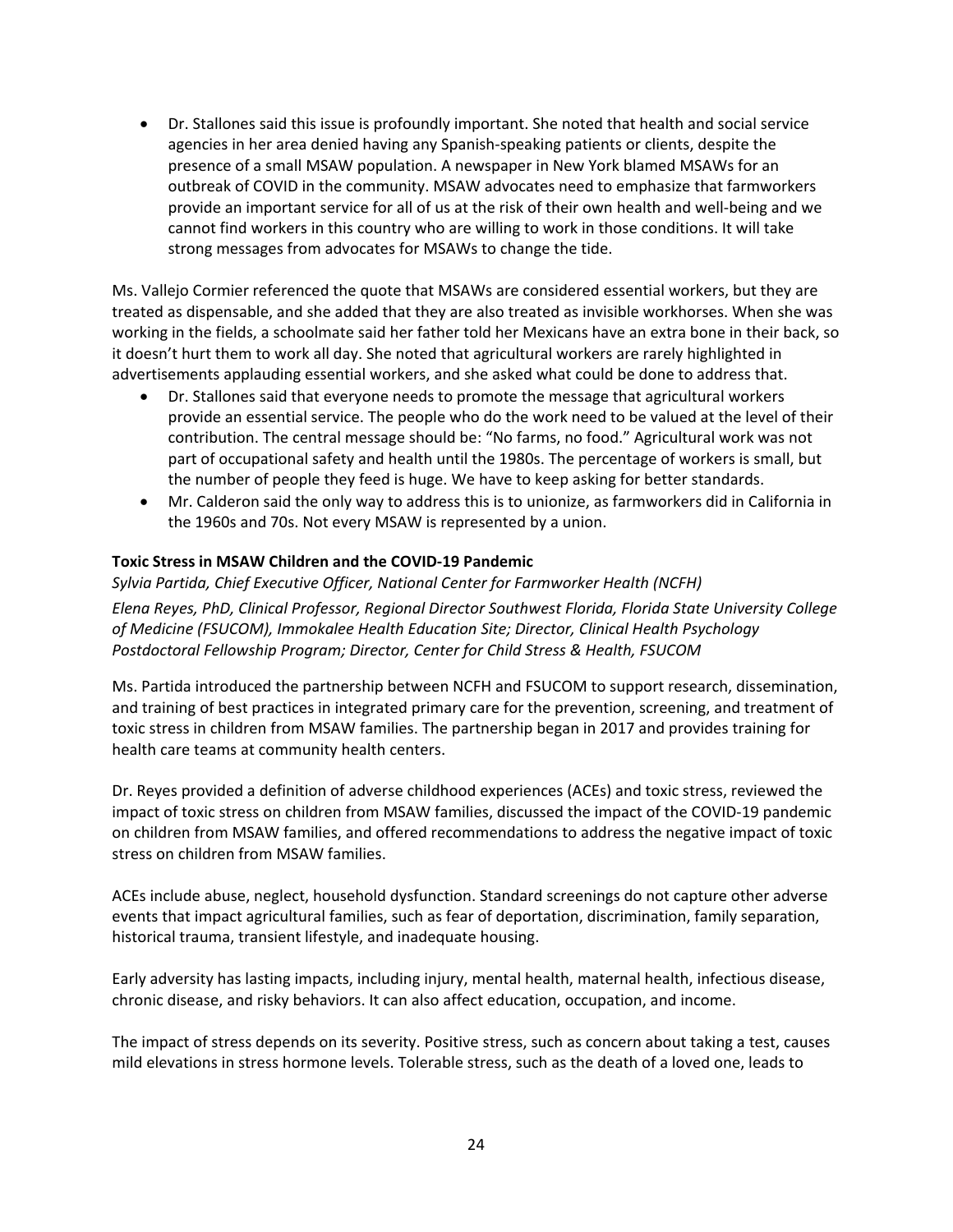serious, temporary stress responses buffered by supportive relationships. Toxic stress results in prolonged activation of stress response systems in the absence of protective relationships.

Extreme activation of the stress response causes distress for the child and may lead to negative psychological and physical health outcomes. The evidence is so strong that the American Academy of Pediatrics recommends screening at all well child visits. It is important for health care providers to look at what is going on and the child's response to those events.

The standard screening tool underestimates the extent to which children of MSAWs are exposed to toxic stress. There is growing evidence that early adversity becomes biologically embedded in the brain, leading to chronic activation of the stress response system.

Signs of toxic stress in children include problems in school, becoming easily irritated or easily distracted, hyperactive and impulsive behavior, difficulty relaxing and concentrating, becoming withdrawn, appearing dazed or forgetful, shutting down emotionally, headaches, and stomach aches.

ACEs occur in the context of adverse community environments, including poverty, discrimination, community disruption, violence, poor housing quality, and the lack of opportunity, economic mobility, and social capital.

The COVID-19 quarantine has increased stressors for parents, such as fear of infection, virus-related stigma, lack of supplies, financial stress, frustration, and boredom or isolation. Those stressors increase the risk of separation, social exclusion, neglect, abuse, and exploitation. For children, the stress can manifest as irritability, clinginess, hyperactivity, aggression, regression, and sleep problems. Quarantine places children at increased risk for depression, withdrawal, feeling inadequate, and trauma triggers.

COVID-19 stressors among children include social isolation, difficulty adhering to or understanding social distancing requirements, academic concerns or challenges with online learning, technology factors, inadequate facilities to quarantine, limited access to supportive relationships due to school closures, feeling unsafe, economic hardship, fear that testing will expose the community to the virus, and stigma associated with a COVID-19 diagnosis.

There are three tiers of interventions for toxic stress:

- Universal preventive interventions: General parent education targeting health literacy provided by behavioral health promotoras, and universal screening during well-child visits by primary care providers
- Selective preventive interventions: Targeted interventions for developmentally appropriate areas, parent guidance, and parent training
- Indicated preventive interventions: Evidence-based interventions for physical/behavioral problems.

To achieve the goal of a healthy child and a future healthy adult, we need early identification of problems, emotionally healthy parents who have good coping skills, children with coping skills and good emotional regulation, and trauma-informed educators.

To predispose children to positive outcomes in the face of adversity, integrated care and behavioral health promotores can facilitate supportive adult-child relationships; build a sense of self-efficacy and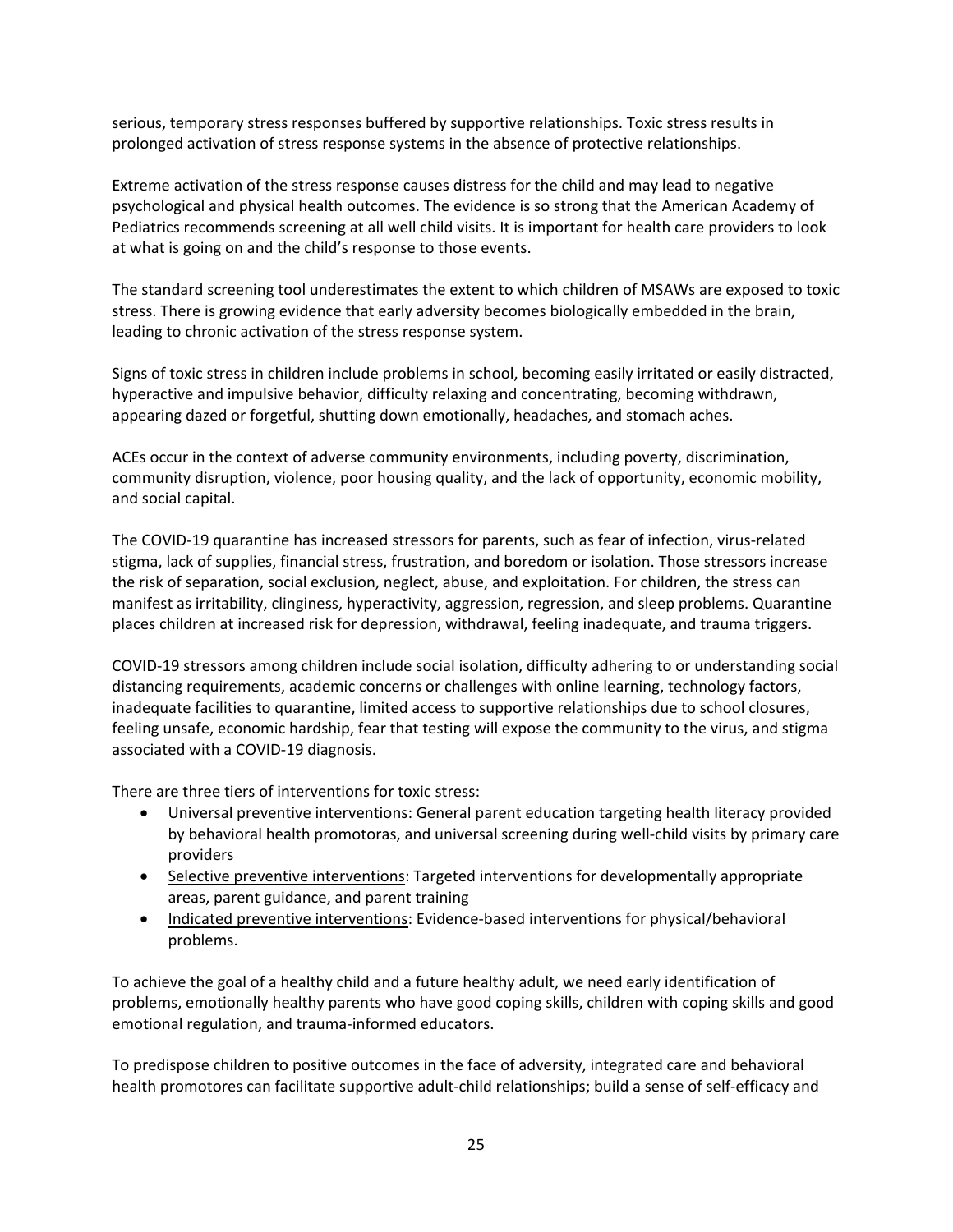perceived control; provide opportunities to strengthen adaptive skills and self-regulatory capacities; mobilize sources of faith, hope, and cultural traditions; teach positive parent-child integration; and address maternal mental health, including anxiety, depression, and experiences of maltreatment.

Dr. Reyes offered the following recommendations:

- Integrated behavioral health in migrant clinics to provide culturally appropriate screenings and interventions
- Access to tele-mental health services
- Clinic partnerships with Head Start programs and schools
- Workforce development that is developmentally, culturally, and linguistically appropriate
- Use of media (e.g., asynchronous training videos).

Dr. Reyes noted that FSU has developed culturally and linguistically appropriate materials for public messages and parent education [\(www.fsustress.org\)](http://www.fsustress.org/).

## Discussion

Mr. Calderon said toxic stress has been a major issue in his own work with children and adults. Participating in soccer was a good intervention for one young man. His adult patients have shown increased levels of post-traumatic stress, which also affects their children. In many cases, children are referred to clinicians who have no context for addressing their problems. He asked how Dr. Reyes would promote her research in communities where it is desperately needed.

- Dr. Reyes said involving the young man in sports was a good example of a supportive community relationship. Her group is training schools and community organizations to provide trauma-informed care. They developed a train-the-trainer model that includes a video to provide on-going impact. She encouraged Mr. Calderon to contact her or the National Child Traumatic Stress Network.
- Mr. Calderon said he attended a training program for mental health promotores at the University of South Florida, and they now have a team in his county. California' mental health services tax funds behavioral health for special communities, including MSAWs. They have the resources, but training on behavioral health issues for MSAWs has not been institutionalized.
- Dr. Reyes agreed that it is essential to understand the population you are serving. She noted that the pandemic has led to new ways to provide training.

Dr. Snipes asked what resources are available to help MSAWs with little or no literacy complete online screening tools.

• Dr. Reyes said her program developed a kiosk for screening that lets patients choose between written materials designed for low-literacy readers or audio instructions in Creole, Spanish, or English. Patients can point to their answers on a graphic response sheet.

Ms. Higgins said she had noticed dramatic behavior changes among high school students she works with who are recent immigrants from Guatemala as a result of the pandemic. They were expected to work in the fields during the summer, and they do not have access to the Internet. She expressed concern about the possible long-term effects and asked what could be done to address them.

• Dr. Reyes replied that the American Psychological Association produces an annual report called *Stress in America* [\(https://www.apa.org/news/press/releases/stress/2020/report\)](https://www.apa.org/news/press/releases/stress/2020/report). The 2020 report was issued recently and is focused on the impact of COVID-19. She suggested that Ms. Higgins form a group to help students learn how to talk about feelings and develop basic coping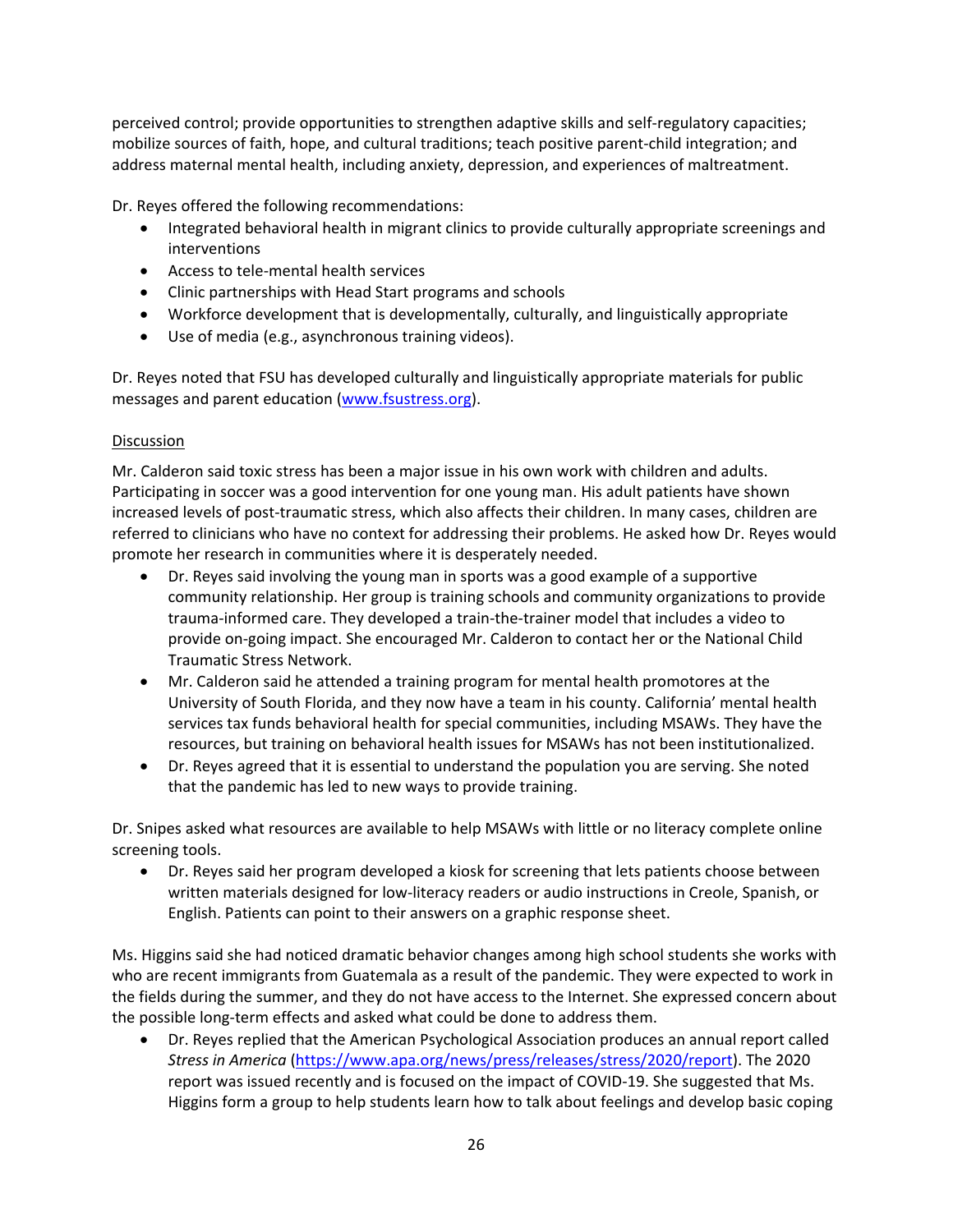strategies. Adolescents need to know that they are not alone and that others are feeling the same way. She noted that the Immokalee Clinic is seeing more pregnant teenage girls with no resources, and she asked Ms. Higgins to contact her so they could collaborate.

#### **Public Comments and Council Discussion**

There were no public comments.

Council members shared reflections on the impact of the pandemic on their communities.

- Ms. Higgins said MSAWs in her area were facing challenges with access to transportation before the pandemic, and they live in a food desert. The closure of schools and Migrant Head Start centers was very abrupt. Parents still had to work, but they did not know what to do with their children. There was very little information and a great deal of misinformation. Stress increased when everything became virtual, because the population is not tech savvy. Youth joined the workforce when schools closed. The clinic sent a mobile unit, but people were reluctant to be tested. Those who tested positive stayed in the camps without protection, and cases exploded. Work was reduced in the area, because the demand for flowers and produce went down when restaurants and theme parks closed. Many MSAW families who traveled to other states had to quarantine for two weeks before they could work, and they returned to Florida with very little income. Students are returning to schools, and there is a fear of new infections. Telehealth is not working with the families at her clinic. Building trusting relationships with MSAWs is difficult in any case, and even harder through a screen. COVID has exacerbated existing behavioral health problems. Her clinic does not offer behavioral health services, and she does not know where people can access that care, especially those who speak Haitian Creole, Spanish, and indigenous languages. A recommendation on behavioral health could have a long-term impact.
- Ms. Veguilla-Montañez said the health center where she works as a volunteer is offering telemedicine services in addition to in-patient services, and they have a mobile unit that serves remote areas. The Interamerican University of Puerto Rico advised clinic staff on how to stay safe during community outreach efforts. The clinic distributes gloves, soap, bottled water, and eye protection. They created a holistic, interdisciplinary emotional and mental health support program to strengthen people emotionally, spiritually, and physically. Ms. Veguilla-Montañez developed a sanitation and hygiene program in coordination with the University of Mayaguez. They distribute hand sanitation kits to agricultural workers, and they provide training on hand sanitation and wearing masks. They developed humorous videos and other tools to reach people through Facebook and social media. The clinic is also helping to deliver food to seniors and people who are at risk or live in remote locations. They are constantly inventing and reinventing. This situation is a continual process of teaching and learning—especially learning.
- Mr. Calderon said the pandemic has been difficult for everyone. In Northern California, no one was prepared. He has about 50 clients, about half of whom are MSAWs, and has not been able to see them in person since the pandemic began. Many of his clients have post-traumatic stress disorder, and recovery requires connection and empowerment. The town of Greeley, which is the smallest in Butte County, had the highest number of cases in the county. The health department had literature and masks, but they failed to do anything in Greeley. Four people he knew died of COVID, because the community was not educated. His clinic held free testing events in Greeley, but they had to cancel testing events when smoke from the wildfires became too thick. Mr. Calderon worked with families displaced by the fire. Many people lost everything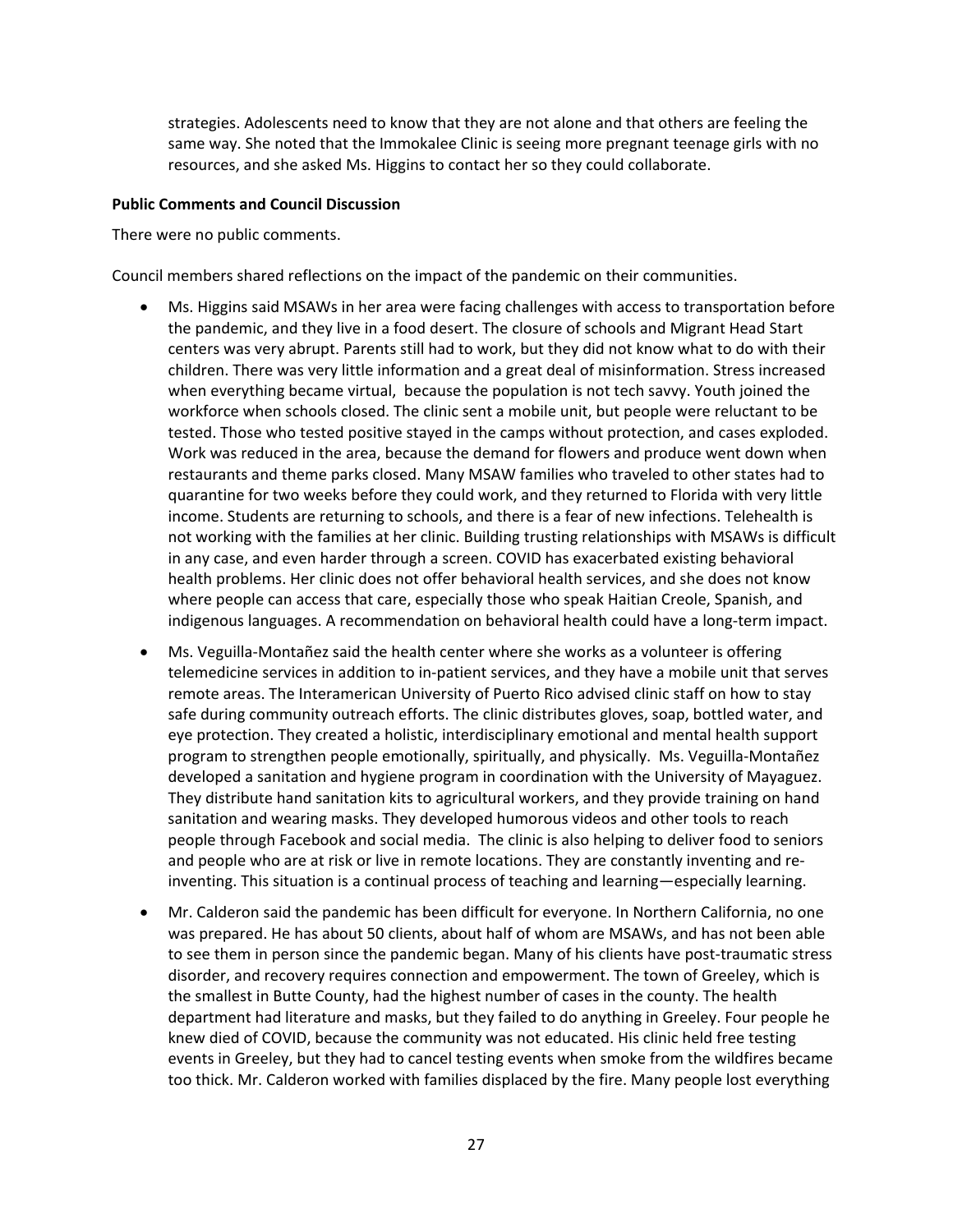and will not be able to rebuild, because they do not have insurance. These are challenging times, but MSAWs and immigrants are resilient. Cultural competency is essential.

- Mr. Raber said his health center was not prepared at the beginning of the pandemic and quickly ran out of PPE. The pandemic strengthened some community partnerships, because they had to pull together in new ways. The area had a significant spike early on, and it impacted many seasonal agriculture workers. He and his colleagues were concerned that the community would blame the farmworkers for the pandemic rather than seeing them as victims. The pandemic strengthened the health center's relationship with the Movement for Immigrants. They are working together on public service videos and getting local leaders and pastors in the Spanishspeaking community to share them. The health center was better prepared when the migratory workers began to arrive. They increased testing over the summer and provided free testing for those without insurance. They opened testing sites close to two COVID hotspots and are doing prevention work at farms. Farmworkers in the area who are from Guatemala and other parts of Central America speak indigenous languages rather than Spanish.
- Ms. Salazar said her health center had to close their mobile unit when the pandemic began. She reached out to the farms to let them know that the clinic was open, and mobile unit staff started working in the call center. The farms now call her directly, and she makes appointments for the workers. At the beginning of the pandemic, mobile unit staff took workers' temperatures and provided educational materials on COVID-19. The health center offers free testing for MSAWs and farm owners, but only one owner has accepted the offer. Farmers provided one or two weeks of sick pay for workers who got COVID-19, which was a new policy. The recent social unrest made Ms. Salazar aware of white privilege and the health equity aspect of her work.
- Ms. Dodson said COVID-19 cases among workers led some growers to shut down their fields, reopen, and shut down again. When the Head Start centers closed, they started providing thousands of food boxes to families. The centers have since reopened. Wildfires destroyed more than 2,300 homes in two towns where many Head Start families lived, and some staff members are living in tents and burned-out garages after losing their homes. Support services are available, but some families are reluctant to accept help due to fear of deportation. Head Start staff are providing education and helping families find resources. The air quality index was 400 to 600 for two weeks, making it extremely dangerous for workers in the field (levels above 10 are cause for concern). Some growers shut down for a few days, but they could not stay closed for two weeks. Rental properties are hard to find, and families are sharing houses, which increases the risk of COVID-19. The families are coping, the communities are coming together, and the children are being served in the centers. Head Start mental health consultants are providing remote services. Their main concern is how to address situations that are less overt. The consultants are training in trauma-informed practices to help staff recognize underlying factors for behaviors they see in children. The Head Start program anticipates more mental health issues and added a new staff position to address that concern.

#### **Day 3 Wrap-up**

*Sharon Brown-Singleton, MSM, LPN, Chair, NACMH*

Ms. Brown-Singleton invited Dr. Snipes to share her observations on the day.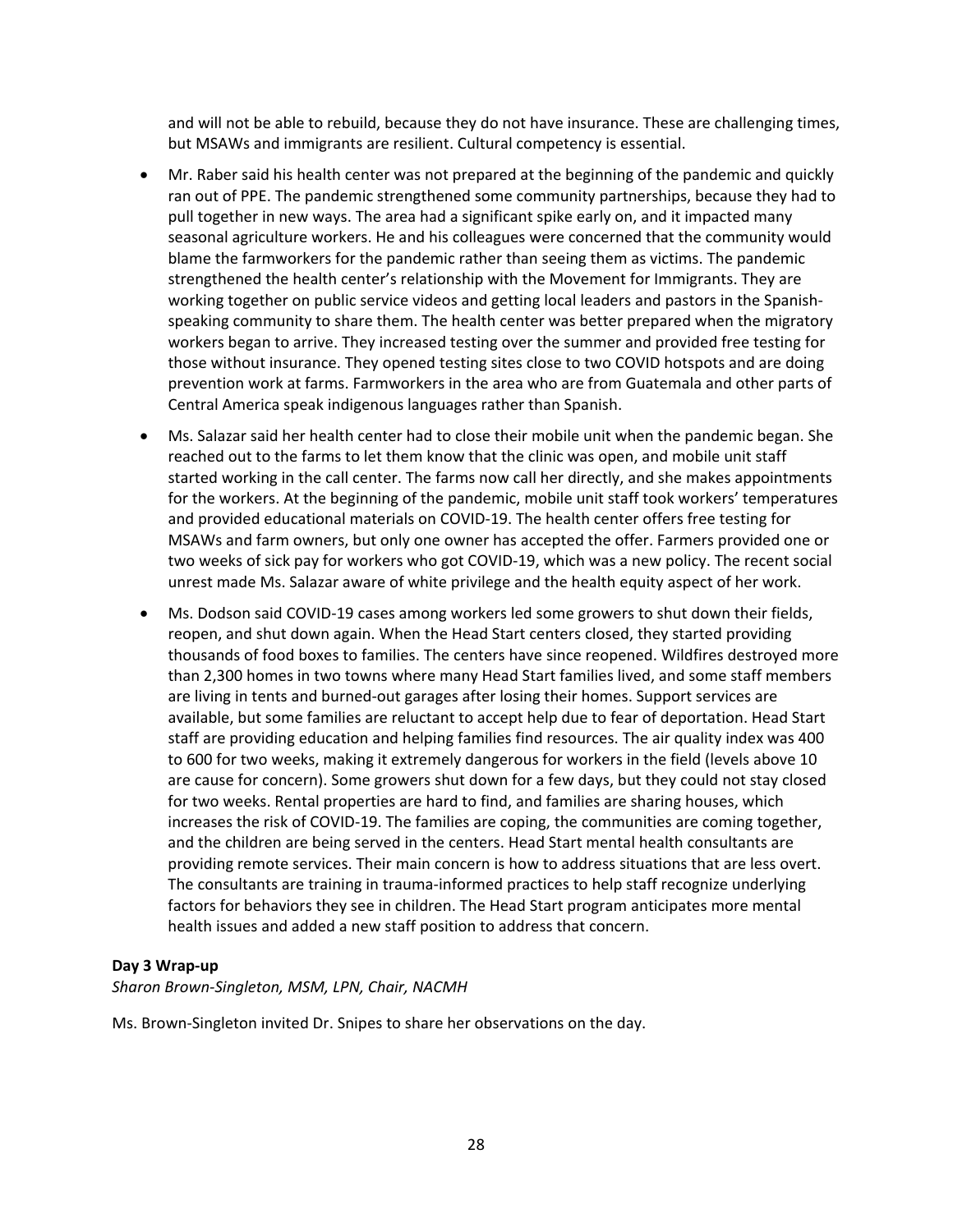Dr. Snipes expressed concern about some of the testimony findings, including the extent of misinformation or lack of information around COVID-19 testing, the need for workers to provide their own PPE, and the lack of PPE in circumstances where it needs to be replaced often.

Dr. Snipes commended her colleagues on the Council who are working on the frontlines with farmworkers and advocating for their needs. She closed with quotes from Martin Luther King, Jr.:

- "We are not makers of history. We are made by history."
- "Our lives begin to end the day that we become silent about things that matter."
- "Nothing in the world is more dangerous than sincere ignorance or conscientious stupidity."
- "Never be afraid to do what is right, especially when the well-being of a person is at stake. Society's punishments are small compared to the wounds that we inflict on our soul when we look the other way."
- "Life's most persistent and urgent question is: What are you doing for others?"
- "A genuine leader is not a searcher of consensus, but a molder of consensus."

Ms. Paul expressed her gratitude for the opportunity to work with the Council. She thanked her colleagues at HRSA and the logistics team for supporting the meeting.

Ms. Brown-Singleton adjourned the meeting for the day at 4:50 p.m.

# **Friday, October 23, 2020**

#### **Formulation of Letter of Recommendations to the Secretary of DHHS**

*NACMH members*

Ms. Brown-Singleton welcomed Council members to the final day of the meeting and outlined the process for developing the letter of recommendations. She noted that the Council would work in the following teams to develop recommendations in three areas:

- COVID-19 and National Data Strategy: Shedra Amy Snipes (lead), Carmen Veguilla-Montañez , Jose Salinas, Deb Salazar
- Toxic Stress in Migrant Children: Donalda Dodson (lead), Angie Cormier, Angel Calderon, Dani **Higgins**
- Injury Prevention: Rogelio Aguilar (lead), Daniel Jaime, Jonathan Raber, Gary Skoog.

Ms. Brown-Singleton said she would develop a summary of the key issues from the testimonies, presentations, and Council discussions.

Council members discussed key issues and potential recommendations in each thematic area and agreed on a timeline for developing and submitting the letter.

#### **Potential Collaboration with OSHA**

*Whitney Long, Public Health Contractor, OSHA*

Ms. Long informed the Council about OSHA's project to assess existing occupational guidance and determine whether additional guidance is needed to protect workers during the COVID-19 pandemic. The goal of the project is to identify gaps and develop resources for various populations.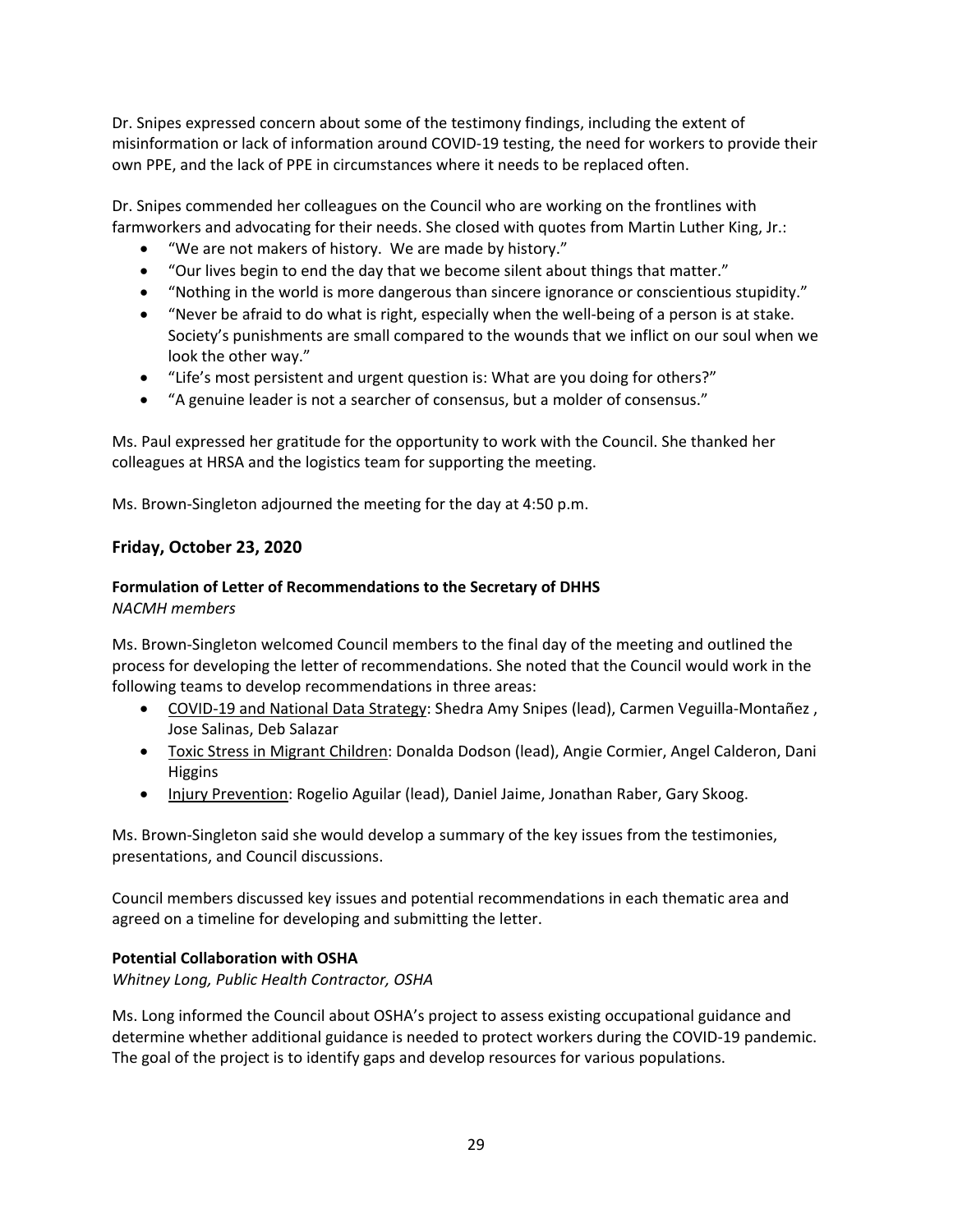Ms. Long is part of a team that is looking at shared or group housing, which is relevant to MSAWs. The project is looking at many other areas that are relevant to MSAWs, especially during a pandemic, including field sanitation, PPE, and drinking water.

OSHA is holding virtual meetings with stakeholders in dozens of industries to identify needs and overarching themes. They would like to have input from people involved with the MSAW community to develop guidance or supporting materials for farmworkers and those who assist them.

Ms. Paul said that she would talk to Ms. Long in the coming week to discuss how to move forward.

# **Closing – Wrap Up/Summary**

*Sharon Brown-Singleton, MSM, LPN, Chair, NACMH*

Ms. Brown-Singleton noted that Mr. Aguilar, Mr. Skoog, and Mr. Jaime would retire from the Council following this meeting. The departing members expressed their gratitude to HRSA and their fellow Council members and shared reflections on what their time on the Council had meant to them. Ms. Paul thanked each of them for their service.

## 2021 Meetings

Ms. Paul announced that the dates of the 2021 meetings would be May 25 to 28 and November 2 to 5. The May meeting would be held virtually. The format of the November meeting would depend on the course of the pandemic.

Ms. Paul asked each Council member to recruit one or two MSAWs or promotores from their area who could provide testimonies.

Ms. Paul thanked the Council for their patience in preparing this first virtual meeting. Council members discussed what worked well and what should be modified to make future virtual meetings more successful.

Council members identified potential topics for the next meeting, including nutrition and food insecurity, special needs for MSAWs, the 340B program for MHCs, the aftermath of COVID for MSAWs, and the rapidly evolving policy framework for MSAWs.

Ms. Naqvi, Ms. Paul, and Council members thanked Ms. Brown-Singleton for her leadership as Council chair.

Ms. Brown-Singleton called for a motion to adjourn. The motion was made by Ms. Dodson and carried by voice vote. The meeting was adjourned at 5:08 p.m.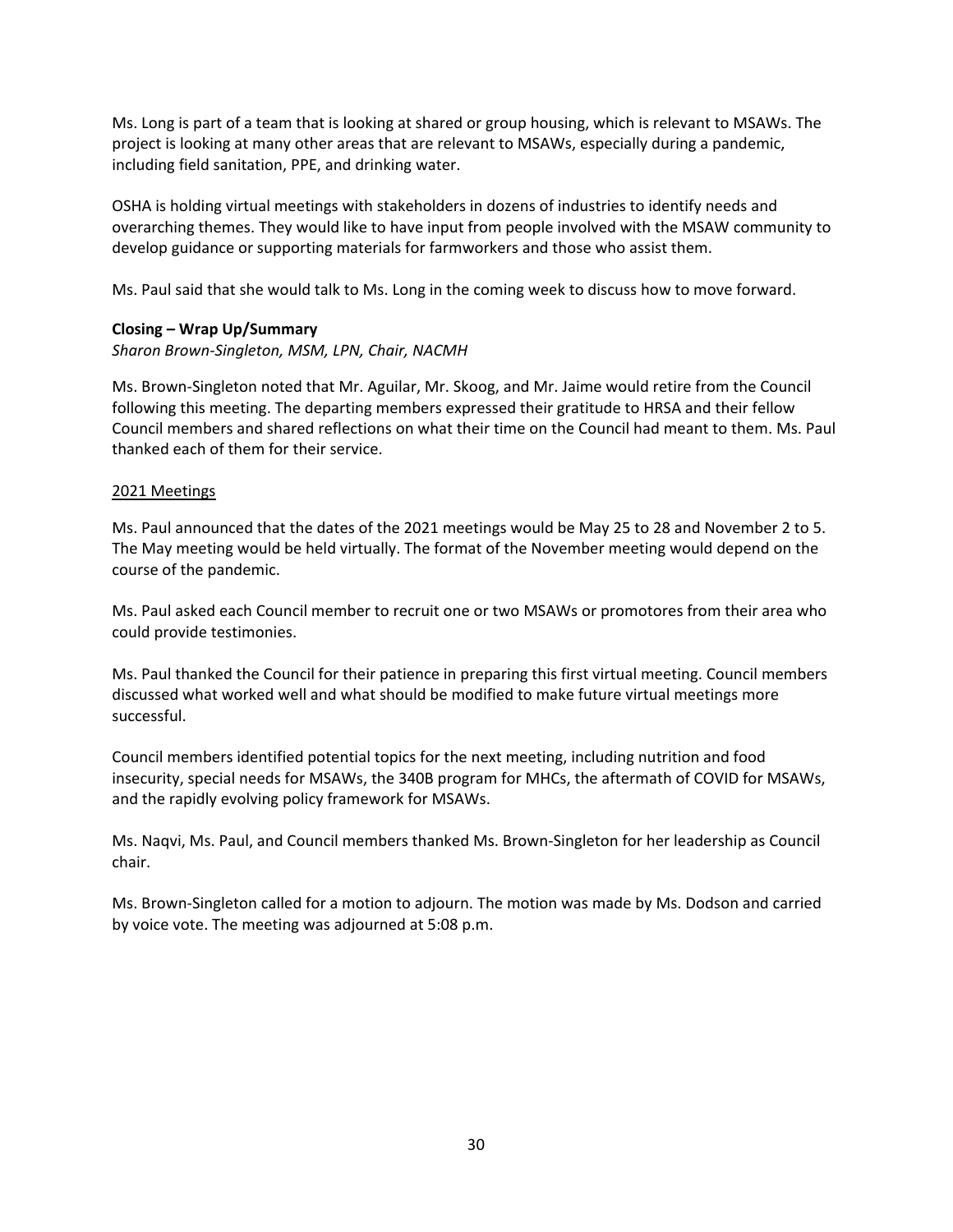# **U.S. Department of Health and Human Services National Advisory Council on Migrant Health (NACMH)**

# **October 20-23, 2020 Virtual Meeting**

# **Appendix A: Testimony Questions**

# **Testimony Session I: Impact of COVID-19 in MSAWs and Toxic Stress and Migrant Children**

## Topic 1: COVID-19

## *Lead: Shedra Amy Snipes*

- 1. Thank you for the work you are doing as an essential worker during COVID-19. I would like to start by asking you if there is anything that you wish to share with the Council on how the pandemic has affected your life.
- 2. COVID-19 requires several items to reduce the spread of symptoms. Have you received information on how to protect yourself and your family or on COVID testing? If so, by whom? What are your feelings about the information that has been presented to you?
- 3. Question related to receiving the vaccine: Have you heard any information on the vaccine? Will you receive it if offered? If no, what is your hesitation?

## Topic 2: Toxic Stress and Migrant Children (Trauma):

## *Lead: Donalda Dodson*

*Subject Matter Experts: Angie Cormier, Dani Higgins, Gary Skoog, Deb Salazar*

#### Trauma:

- 1. Tell us about what you do for work and include how often you may take breaks?
	- a. *Are you able to get adequate rest from your field or dairy farm work?*
- 2. Are there certain situations that cause you more anxiety or more worried e.g. leaving the farm, being in large groups, needing to visit a strange or new location?
	- b. Has this interfered with you seeking other employment opportunities?
- 3. Do you have some worries or concerns that you carry with you at all times? Or What do you see as the most important factor that has caused you stress in the last year?
	- c. *Is family separation a concern for you? How have you been able to deal with this?*
	- d. *Do you have any fear of loss of job, loss of childcare, loss of housing, deportation? How do you deal with these?*
	- e. *Are you comfortable speaking about anything which can make you fearful on the job or at home?*
- 4. Have you been able to find solutions to any that help decrease their intensity? Your health center?
- 5. Can you speak about any particular trauma you may have suffered as a child?
- 6. Are there any obstacles/concerns with seeking medical care, education opportunities?
- 7. What would your hope be for the future of your children?

# Additional Question:

• What services would you like to have at your local clinic that you don't currently have right now?